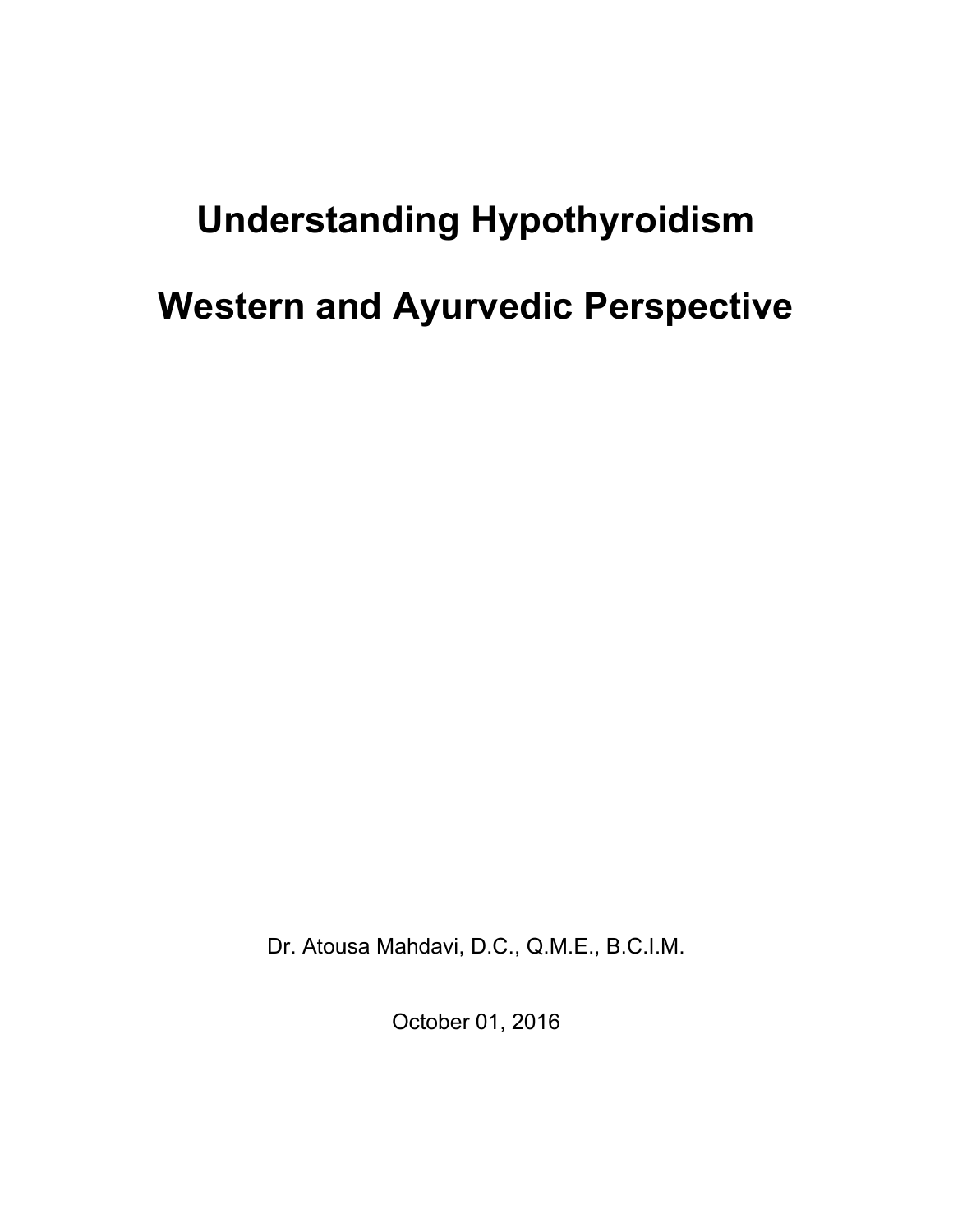#### Introduction

Millions of Americans suffer from fatigue, weight gain, depression, and cognitive impairment. Many believe that they have no choice but to accept and live with these seemingly "age-related" declines in quality of life. At the same time hypothyroidism has been increasingly linked to symptoms of fatigue, lack of energy and general malaise even when the blood values of thyroid hormone are seemingly within the normal range. More and more health care providers are now paying more attention in an attempt to understand what is referred to as sub clinical hypothyroidism.

Underactive thyroid or sub clinical hypothyroidism is often overlooked or misdiagnosed and can be the underlying cause of these symptoms. Patients and their doctors often disregard these common signs of thyroid hormone deficiency, mistaking them for normal aging. (1)

Hypothyroidism is a common endocrine disorder resulting from deficiency of thyroid hormone. The most common cause is considered an autoimmune condition called Hashimoto's Thyroiditis, an autoimmune thyroid disease. This is the most common cause of hypothyroidism, worldwide; inadequate iodine intake or iodine deficiency remains the foremost cause. (2)

# Anatomy and Physiology of the Thyroid Gland

The thyroid is a small gland, immediately below the larynx (or the Adam's apple), under the skin, measuring about 2 inches (5 centimeters) across, in the neck, anterior to trachea. The two halves (lobes) of the gland are connected in the middle (called the isthmus), giving the thyroid gland the shape of a bow tie as illustrated in figure 1. Normally, the thyroid gland cannot be seen and can barely be felt. If it becomes enlarged, doctors can feel it easily, and a prominent bulge (goiter) may appear below or to the sides of the Adam's apple. (3)

The thyroid gland secretes thyroid hormones, which control the speed at which the body's chemical functions proceed what is known as metabolic rate. Thyroid hormones influence the metabolic rate in the following ways: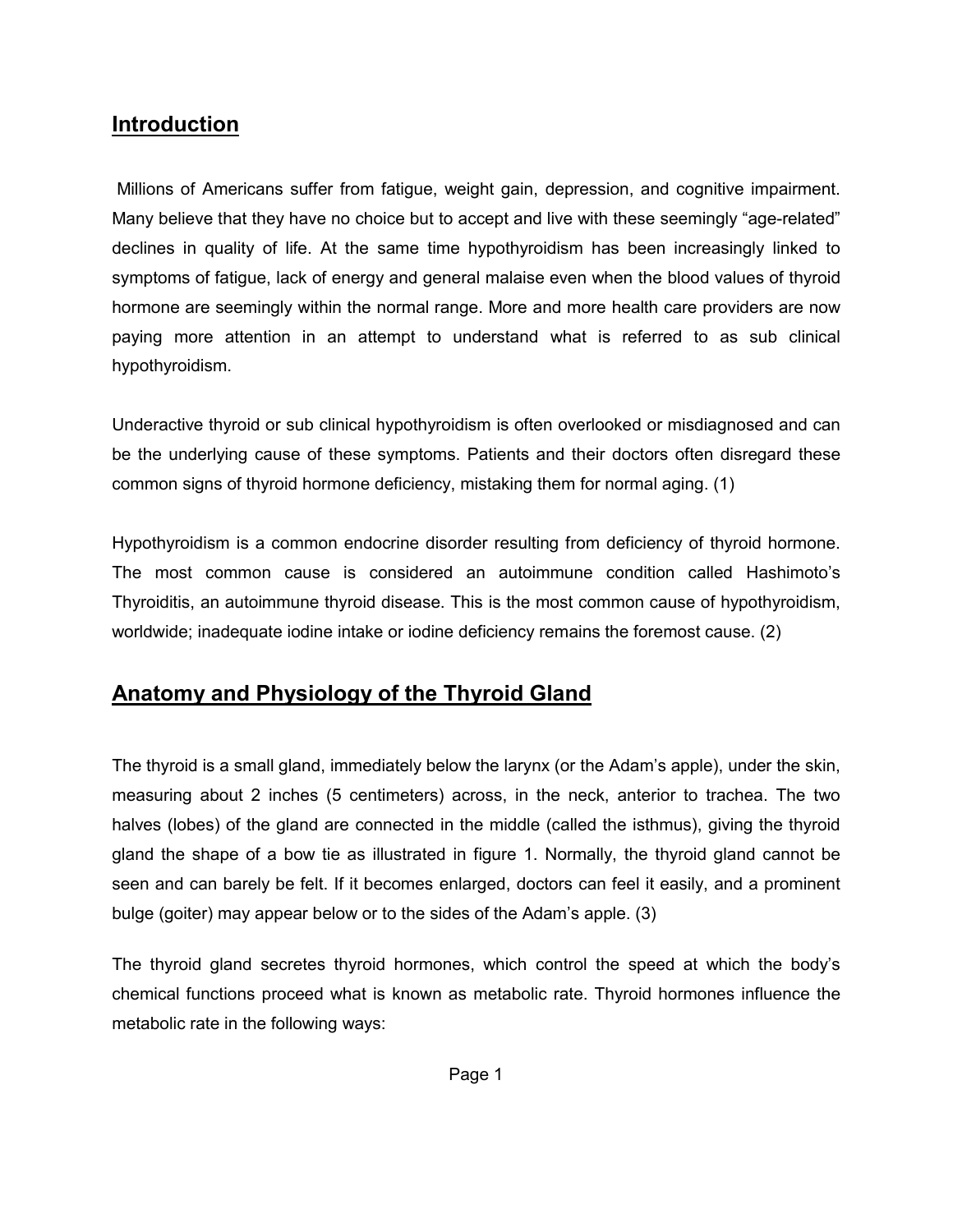- By stimulating almost every tissue in the body to synthesis proteins (4)
- By increasing the amount of intracellular enzymes and oxygenation (4)
- By increasing the size and number of the mitochondria in most cells of the body(4)
- By increasing the active transport of ions through cell membrane(4)

It is clear that we know that the thyroid hormones affect many vital function of the body at the cellular level influencing many of the physiological functions such as: the heart rate, the rate at which calories are burned, skin maintenance, growth, heat production, fertility, and digestion. "Yet a specific metabolic mechanism that leads to all of these effects has been elusive. But at present the most likely basic function of the thyroid hormones is their capability to activate the DNA transcription process in the cell nucleus with the resulting formation of many new cellular proteins, many of which are metabolic enzymes." (4)



#### Anatomy of the Thyroid and Parathyroid Glands

Figure 1 Page 2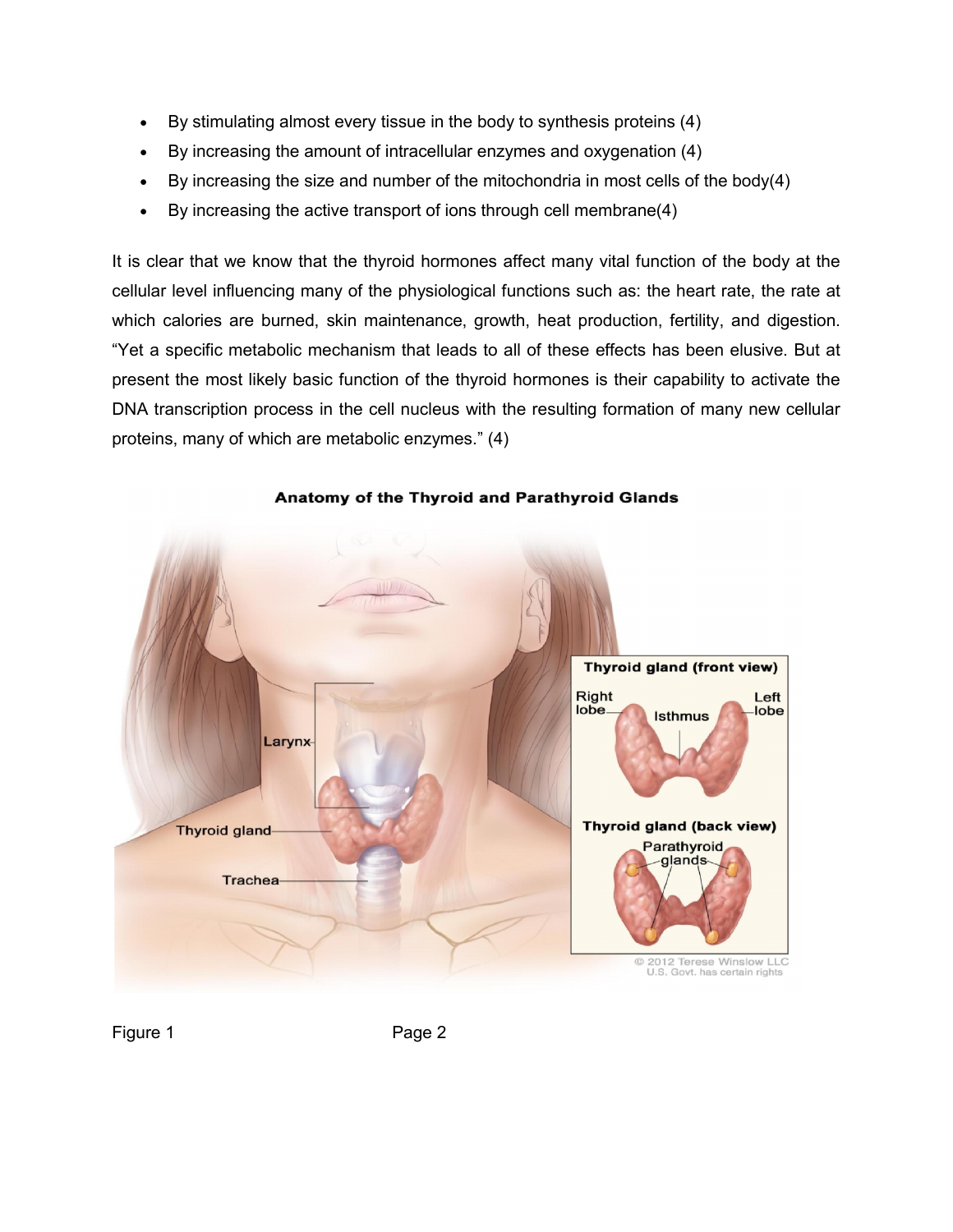The thyroid gland is composed of large number of follicles lined with epithelioid cells the main constituent of which is a large glycoprotein called Thyroglobulin, which contains the thyroid hormone as part of its molecule. (4) Thyroid gland secretions are the 2 thyroid hormones Triiodothyronine or T3 and Thyroxine or T4 as well as Calcitonin. "The production of T4 and T3 in the thyroid gland is regulated by the hypothalamus and pituitary gland through a complex feedback mechanism. To ensure stable levels of thyroid hormones, the hypothalamus monitors circulating thyroid hormone levels and responds to low levels by releasing thyrotropin hormone (TRH). This TRH then stimulates the pituitary to release thyroid stimulating hormone hormone (TRH). This TRH then stimulates the pituitary to release thyroid stimulating hormone<br>TSH." (5) When thyroid hormone levels increase, production of TSH decreases, which in turn slows the release of new hormone from the thyroid gland as illustrated in figure 2 below; . To ensure stable levels of thyroid hormones, the hypothalamus monitors<br>mone levels and responds to low levels by releasing thyrotropin-releasing<br>TRH then stimulates the pituitary to release thyroid stimulating hormone nolecule. (4) Thyroid gland secretions are the 2 thyroid hormones<br>I Thyroxine or T4 as well as Calcitonin. "The production of T4 and T3<br>gulated by the hypothalamus and pituitary gland through a complex<br>ensure stable levels



Figure 2

The most abundant form of Thyroid hormone is T4 thyroxine but not as potent as T3. On the other hand T3 is not as abundant in the blood stream however it is much more and persists for a much shorter time than thyroxine or T4.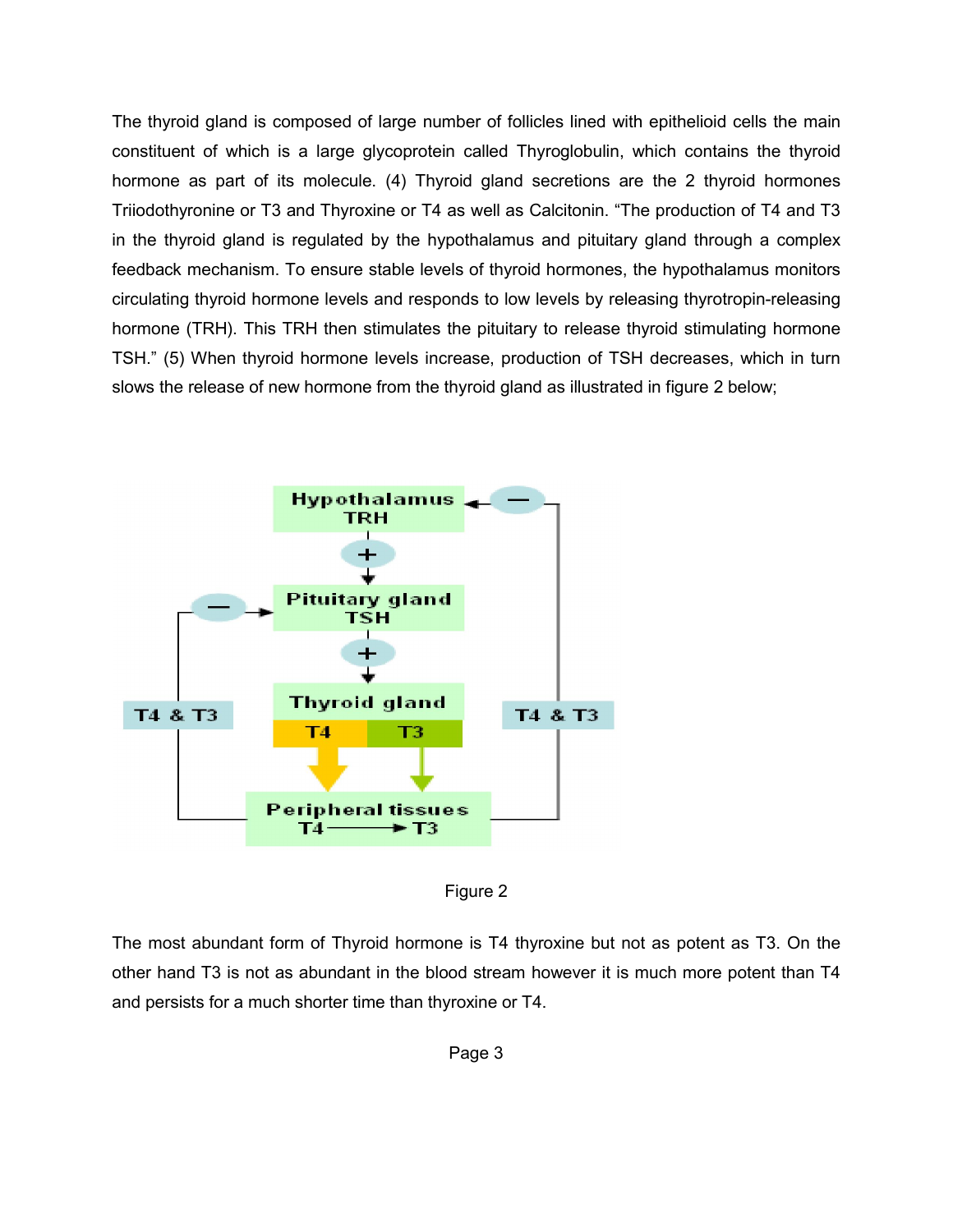# Role of Iodine and L-Tyrosine in Thyroid Hormone Synthesis

Iodine is an element which is found in water and food. Thyroid gland requires Iodine for the formation of the thyroid hormones. To form normal levels of Thyroxine approximately 50 mg of ingested iodine are required each year or 1 milligram per week to prevent iodine deficiency. The cell membranes of the thyroid follicles transport iodides into the cell via a transport mechanism called Iodine pump. Each molecule of the thyroglobulin contains 140 tyrosine amino acids and these are the major substrates that combine with iodine to form the thyroid hormones. (6)

"The most important step in this process is the conversion of iodide ions to the oxides form of iodine that is capable of combining directly with the amino acid tyrosine. This is possible by utilization of an enzyme called Peroxidase and accompanying hydrogen peroxide which together provide a potent system capable of this oxidation process." (6)

As illustrated in figure 3 on the next page, the iodized tyrosine molecules bind together to first form monoiodotyrosine and subsequently to diiodotyrosine. When 2 of the diiodotyrosines bind, as the result of this coupling process, T4 or Tyroxine is formed. T3 or triiodotyronine forms as a result of binding of a monoiodotyrosine with a diiodotyrosine. (6)

```
diiodotyrosine + diiodotyrosine \rightarrow T4
diiodotyrosine + monoiodotyrosine \rightarrow T3
```
# Importance of Iodine:

"A diet deficient in iodine can limit how much T4 the thyroid gland can produce and lead to hypothyroidism. Iodine (as the iodide) is relatively abundant in seawater and seafood is a rich dietary source. Fruits and vegetables also contain significant concentrations of iodine, although the amount depends on the soil and growing region. Areas of iodine deficiency tend to be inland, at high altitude and isolated and daily iodine intake may be as low as 25 μg. A lack of iodine in the diet leads to hypothyroidism". (8)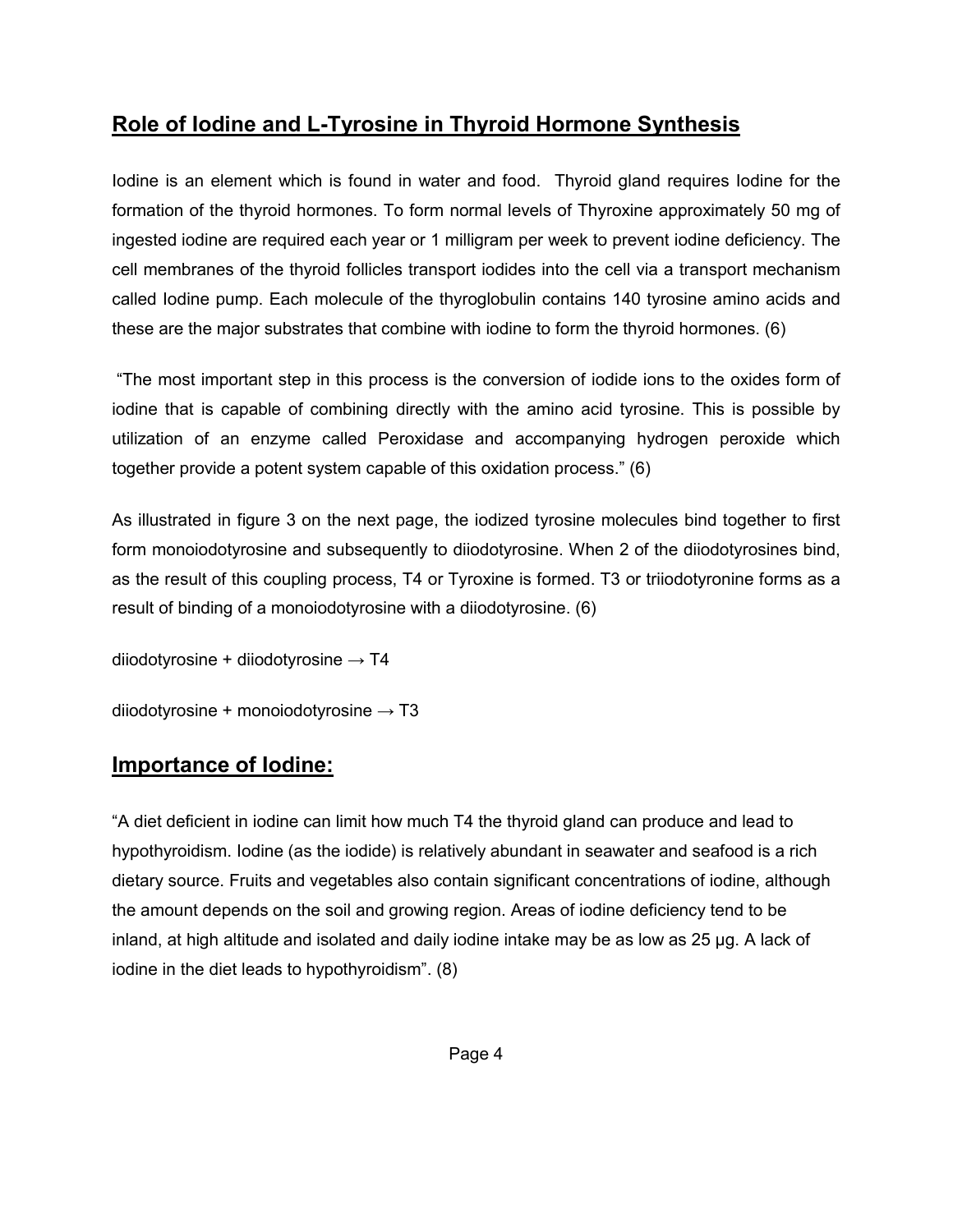

Figure 3

"The normal European daily dietary intake of iodine is about 150 μg, of which approximately 125 μg is taken up by the thyroid gland and used for hormone synthesis. The term cretinism, used to define the severe impairment of physical and neurological development resulting from iodine deficiency during fetal and post-natal development, derived from 'cretein', (Hypothyroidism in the unborn child, congenital hypothyroidism or cretinism) a term first used in the Swiss Alps. The word cretin entered the vernacular as a term of abuse indicating severe mental retardation". Because of this, iodine deficiency remains one of the leading causes of mental retardation.  $(1)(8)$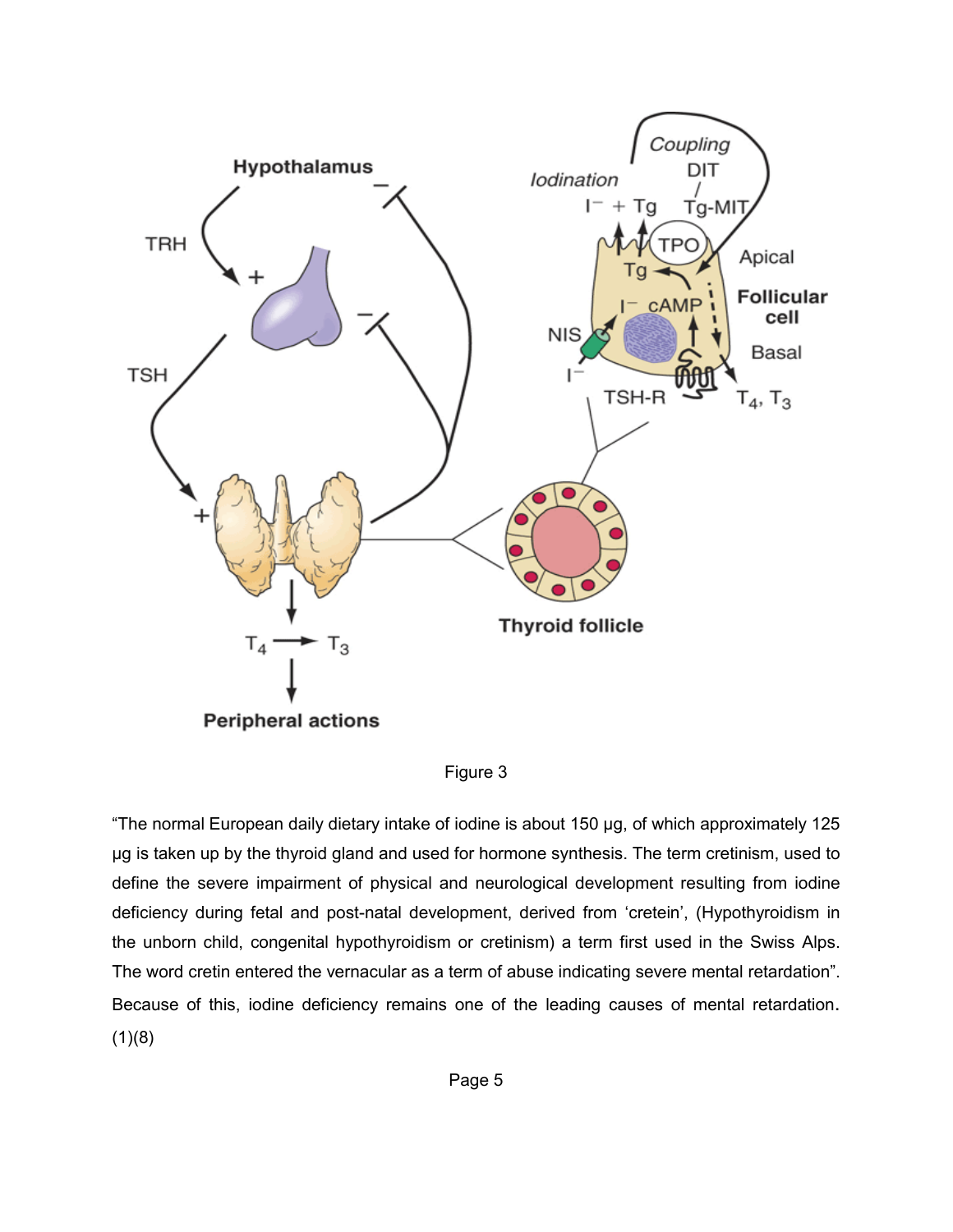In 1994, almost 30% of the world population was at risk of iodine deficiency. The World Health Organization in 1990 made a commitment to eliminate iodine deficiency disorders by the year 2000. In 2007 the WHO estimated that over 30% of the world's population (2 billion people) has insufficient iodine intake as measured by urinary iodine excretion below 100 µg/L. (1), (10) This commitment by WHO is accomplished by a policy of supplementation of iodized salt and this has been proven effective as preventing iodine deficiency. (1),(10)

Goiter; (Galaganda in Ayurveda) which means a greatly enlarged thyroid gland is mainly due to iodine deficiency. The most common cause of Goiter formation is found in regions of dietary deficiency of iodine and is illustrated in figure 4. This is due to reduced synthesis of thyroid hormone and subsequent compensatory increased secretion of the pituitary hormone TSH, Thyroid stimulating Hormone as a result of feedback loop. Conversely increased iodine intake as well can induce goiter formation. This results from increased thyroid hormone synthesis and storage. (8)



Figure 4

Page 6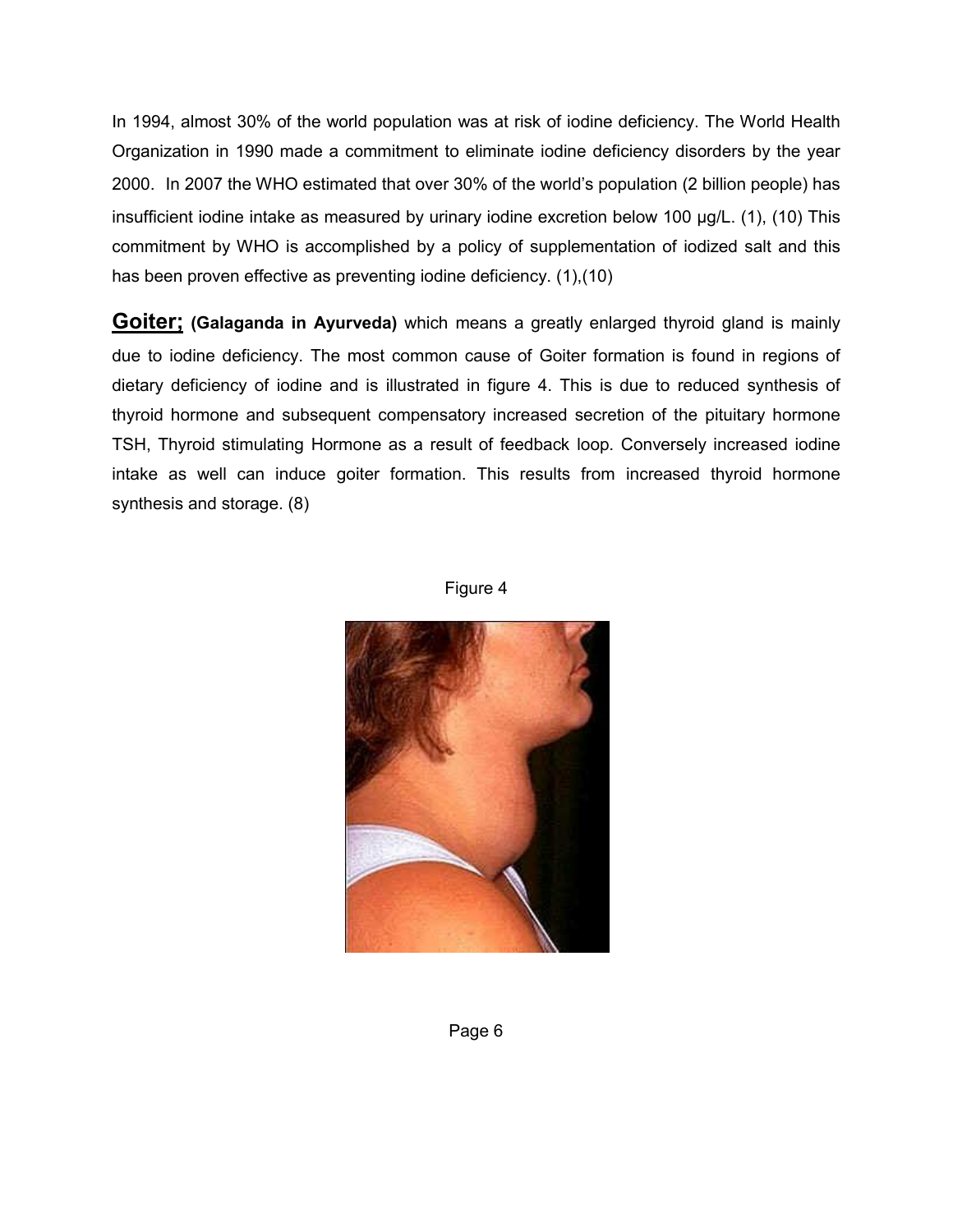#### Components of the Thyroid Hormones and their clinical significance

#### T3, T4, Free T3, Free T4, rT3, DIT, MIT

"Approximately 100 μg of thyroid hormones are secreted from the gland each day, mostly in the form of T4." (8) About 90% of what we call thyroid hormone is in the form of T4 and only 10% makes up T3. Most of the circulating T3 and T4 are bound to proteins for transport rendering them inactive. The main bounding protein is thyroxine binding globulin or TBG which accounts for 80% of the bound thyroid hormone. The remaining 20% is bound to albumin and thyroxine binding prealbumin. Only about 0.05% serum T4 and 0.5% of T3 remains free and active. It is important to note that only Free T3 and Free T4 are available to act on the peripheral tissues. (11)

#### Role of Selenium in T3 Synthesis;

Only about 15% of the circulating T3 hormone is produced by the thyroid gland but the majority is produced as a result of T4 undergoing conversion to the more active T3 at the peripheral tissue, mainly in the liver and but also kidney. This conversion is carried out by a seleniumdependent enzyme resulting in production of the biological active form of thyroid hormone; T3 which is 10 times more potent than T4 but less abundant.  $(1)(11)(8)$  "Various factors including nutrient deficiencies, drugs, and chemical toxicity may interfere with conversion of T4 to T3". (7)(30)

**"Reverse T3 or rT3** is another form of inactive T3 as a result of T4 conversion by an enzyme in liver and kidney which does not have any hormonal potency; "instead it blocks the thyroid hormone receptors in the cell hindering action of regular active T3". (9) T3 is also more potent than reverse T3 (rT3) that has little or no biological activity. (1)

"Very small quantities of other iodinated molecules, such as MIT (monoiodothyronine) and DIT (diiodothyronine) as well as thyroglobulin, are also measurable in the circulation. As this thyroglobulin originates from the normal secretory process, its measurement in the serum is used, for example, to detect endogenous thyroid secretion when patients are taking oral T4 replacement which is an important clinical use". (8)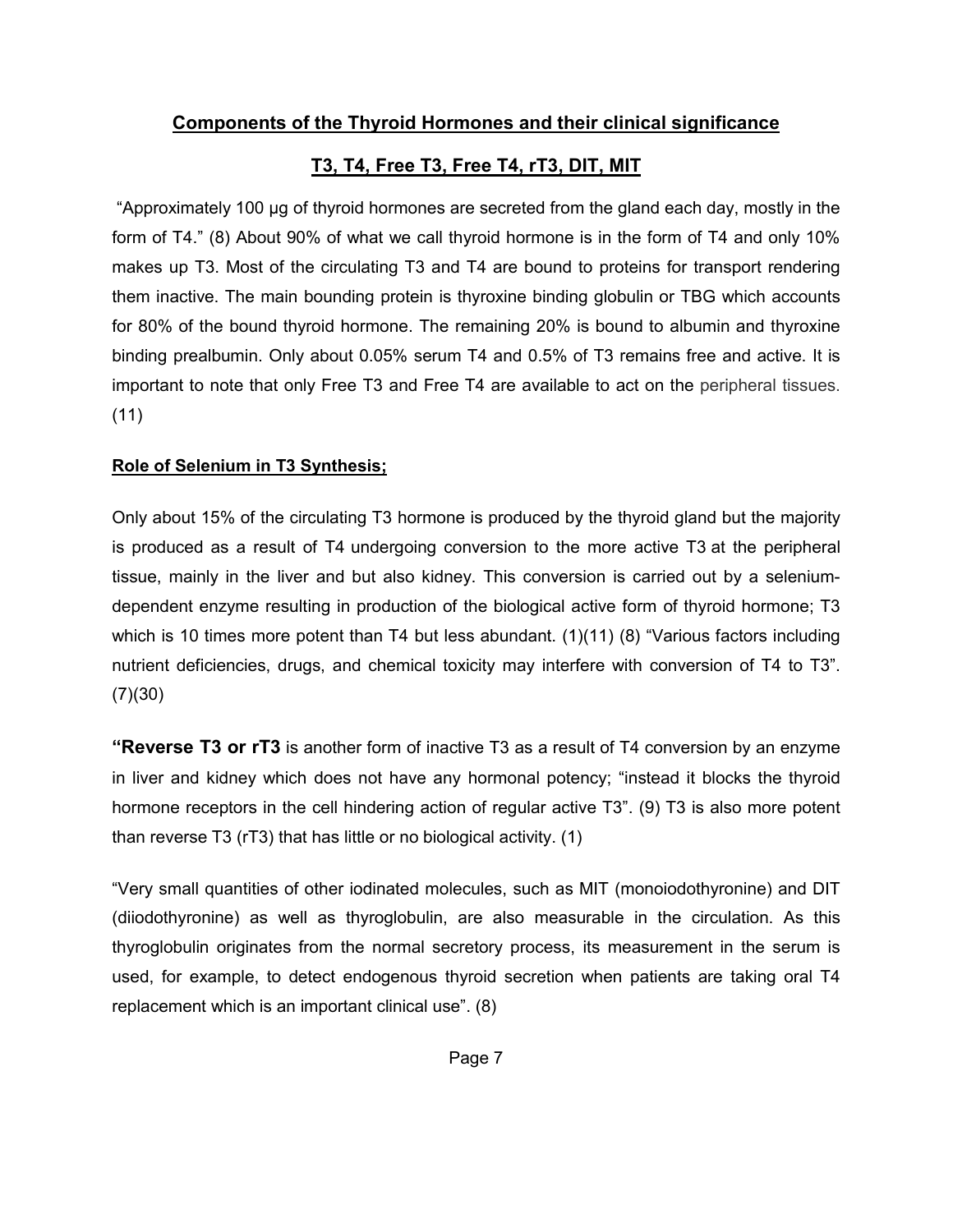The thyroid gland needs iodine and Selenium and the amino acid L-tyrosine to make T4 and T3. A diet deficient in iodine and selenium can limit how much T4 thyroid gland can produce and how much is converted to T3, leading to hypothyroidism. (1)(12)

# Physiological Effects of Thyroid Hormone

- $\triangleright$  Stimulating effects on carbohydrate metabolism, by rapid uptake of glucose, enhanced glycolysis and gluconeogenesis, increased insulin secretion, increased rate of absorption form the GI tract. (4)
- $\triangleright$  Enhancing effects on fat metabolism, mobilization of lipids from the fat tissue, increasing fatty acid concentration in the plasma, accelerating fatty acid oxidation(4)
- $\triangleright$  Effects on body weight; increased hormone decreases body weight and decreased hormone increases the body weight.(4)
- $\triangleright$  Effects on the cardiovascular system; rapid utilization of oxygen causes vasodilatation and increased blood flow to all body parts.(4)
- Increase heart rate and cardiac output and increase pulse pressure.  $(4)$
- $\triangleright$  Effects on respiration; increased metabolism and increased utilization of oxygen and the resultant carbon dioxide formation activate mechanisms of increased rate and depth of respiration. (4)
- $\triangleright$  Effects on GI tract; increased rate of secretion of digestive juices as well as motility of the GI tract. This may result in diarrhea and increased appetite and lack of the hormone can cause constipation. (4)
- $\triangleright$  Effects on Central Nervous System; in general thyroid hormone increases the rapidity of cerebration and on the other hand lack of thyroid hormone decreases this function. Hence a hypothyroid individual tends to have extreme nervousness and other psychoneurotic tendencies such as anxiety, extreme worry and or paranoia. Also in hyperthyroid individuals a muscle tremor may be present. (4)
- $\triangleright$  Effects on Sleep; due to its effects on CNS and musculature, hyperthyroid condition causes excitation of the nervous system and though the person often has a feeling of constant tiredness but they cannot sleep. On the other hand with hypothyroidism the person is somnolence and sleeps longer than average. (4)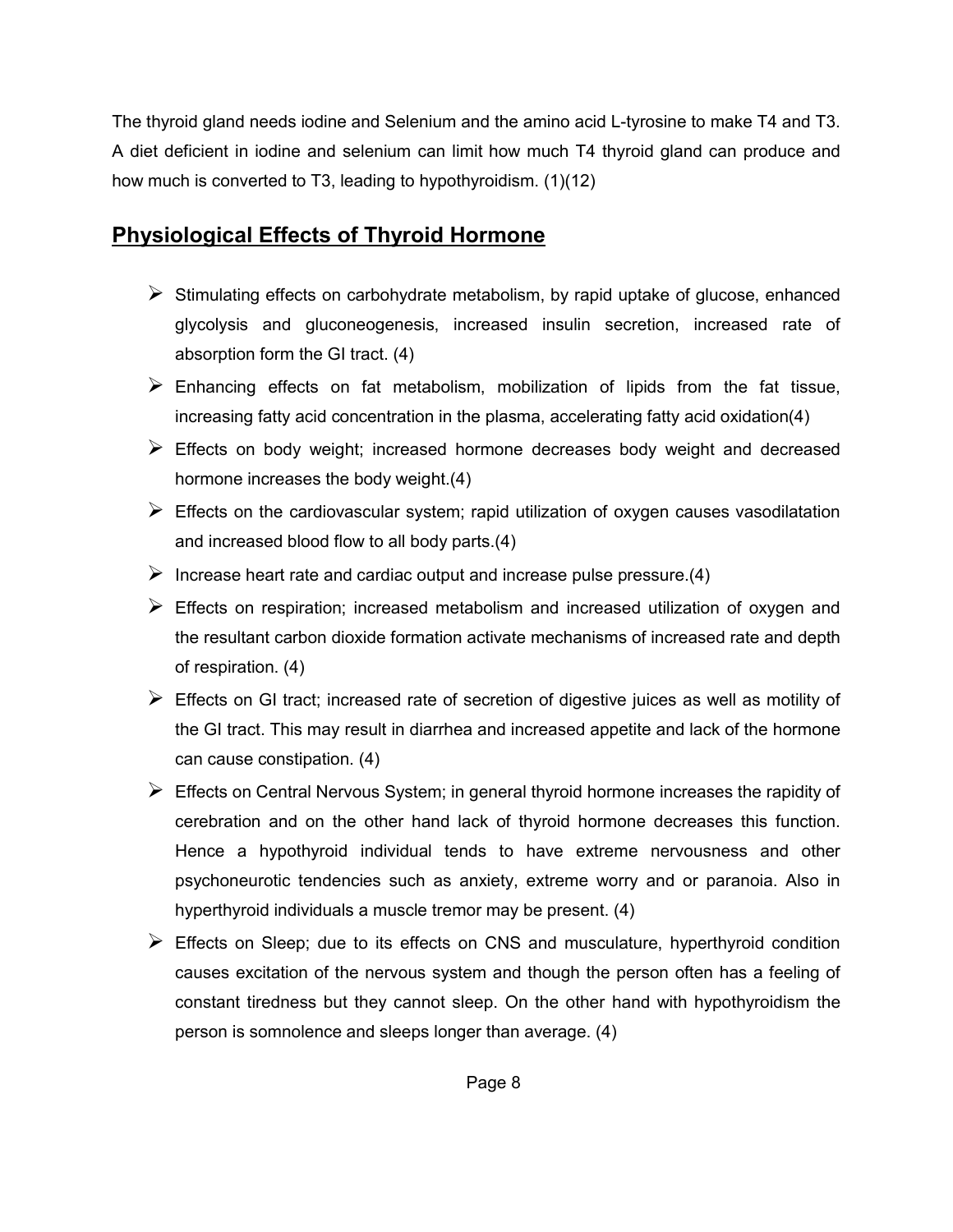The physiological effects of the thyroid hormones on the different systems and tissues of the body therefore have a direct correlation with the signs and symptoms of too little or too much of the hormone in hypothyroid and hyperthyroidism.

#### Hypothyroidism and Subclinical Hypothyroid

Hypothyroidism is a condition in which the thyroid gland does not make enough thyroid hormones, characterized by a reduction in metabolic rate and it is more common in women. Pregnant women and women older than 60 as well as patients with type 1 diabetes or other autoimmune disease are at a higher risk. (18) Hashimoto's Thyroiditis is the most common cause of primary hypothyroidism in which body's immune system mistakenly attacks the thyroid tissue impairing the ability to make the hormone. (13) Secondary Hypothyroidism can be a result of Hypothalamus or Pituitary glands dysfunction or disease.

Subclinical hypothyroidism, an often under-diagnosed thyroid disorder, manifests as elevated TSH, normal T4 and normal T3 levels. (14) Individuals with subclinical hypothyroidism are at greater risk for developing overt hypothyroidism. (15) An August 2010 study reported that 8.3% of women with no history of thyroid disease suffer from subclinical hypothyroidism. (16) An article in the American Family Physician in 2005 estimated that about 20% of women over the age of 60 suffer from subclinical hypothyroidism. (17) "The new guidelines (2003) narrow the range for acceptable thyroid function and the AACE is now encouraging doctors to consider thyroid treatment for patients who test outside the target TSH level of 0.3 to 3.04, which is a far narrower range." (29)

The main symptoms of hypothyroidism are fatigue, weakness, increased sensitivity to cold, constipation, hoarseness, unexplained weight gain, dry skin, hair loss or coarse dry hair, muscle cramps, headache, muscle weakness, joint stiffness, elevated LDL cholesterol, depression, sleepless (if adrenals are involved) or too much sleep and memory loss. However, most symptoms take years to develop. The slower the metabolism gets, the more obvious the signs and symptoms will become. If hypothyroidism goes untreated, the signs and symptoms could become severe, such as a swollen thyroid gland (goiter), slow thought processes, or dementia and impaired fertility. (18)(31)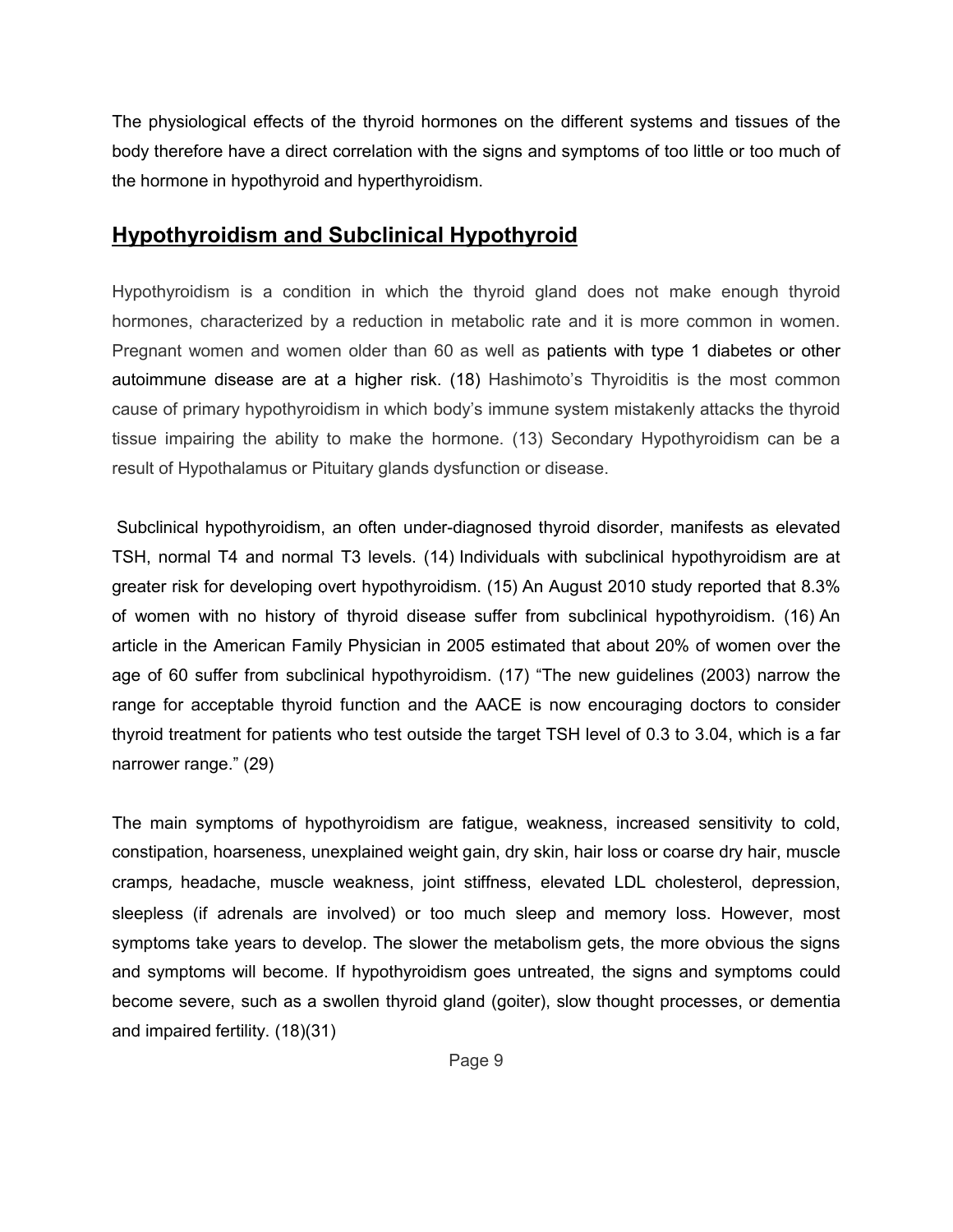## Testing Thyroid Function

Thyroid stimulating hormone (TSH); TSH level is the most common test for screening thyroid dysfunction. "It is now recognized that the TSH measurement is a more sensitive test than T4 for detecting both hypo- and hyperthyroidism. (20) In 2008 many labs adopted the reference range for TSH, 0.45 to 4.50 μIU/mL recommended by both the Endocrine Society and the American Medical Association. Although this range is an improvement over the previous 0.45- 5.5 mIU/L, it is still considered too broad by many clinicians". (20)(21)(22)

There is evidence that the standard blood TSH test reference range may cause many cases of hypothyroidism to be missed. According to a report in Lancet*,* various TSH levels that fall within normal range are associated with adverse health outcomes. (22)(1)

- TSH greater than 2.0: increased 20-year risk of hypothyroidism and increased risk of thyroid autoimmune disease
- TSH between 2.0 and 4.0: hypercholesterolemia and cholesterol levels decline in response to T4 therapy
- TSH greater than 4.0: greater risk of heart disease

In functional medicine many physicians are adopting a smaller range for the normal values of TSH, for example Life Extension suggests an optimal level of TSH between 1.0 and 2.0 µIU/mL, as some studies have noted that a TSH above 2.0 may be associated with adverse cardiovascular risk factors. In addition, a TSH between 1.0 and 2.0 µIU/mL has been associated with the lowest subsequent incidence of abnormal thyroid function. (1) (24)

Tests for T4 and T3; Thyroid hormones can be tested in both their free and protein-bound forms. Tests for the protein-bound forms and unbound form of T4 or T3 are generally referred to as Total T4 or Total T3 respectively; unbound forms are called Free T4 and Free T3. Each of these tests gives information about how the body is making, activating, and responding to thyroid hormone. Free T4 is a more accurate measurement because the bound level can be affected by protein levels, pregnancy, and hormone replacement therapy. Levels of free T3 and T4 will be below normal in clinical hypothyroidism. In subclinical hypothyroidism the TSH will be elevated while the thyroid hormone levels are still in the normal reference range (1)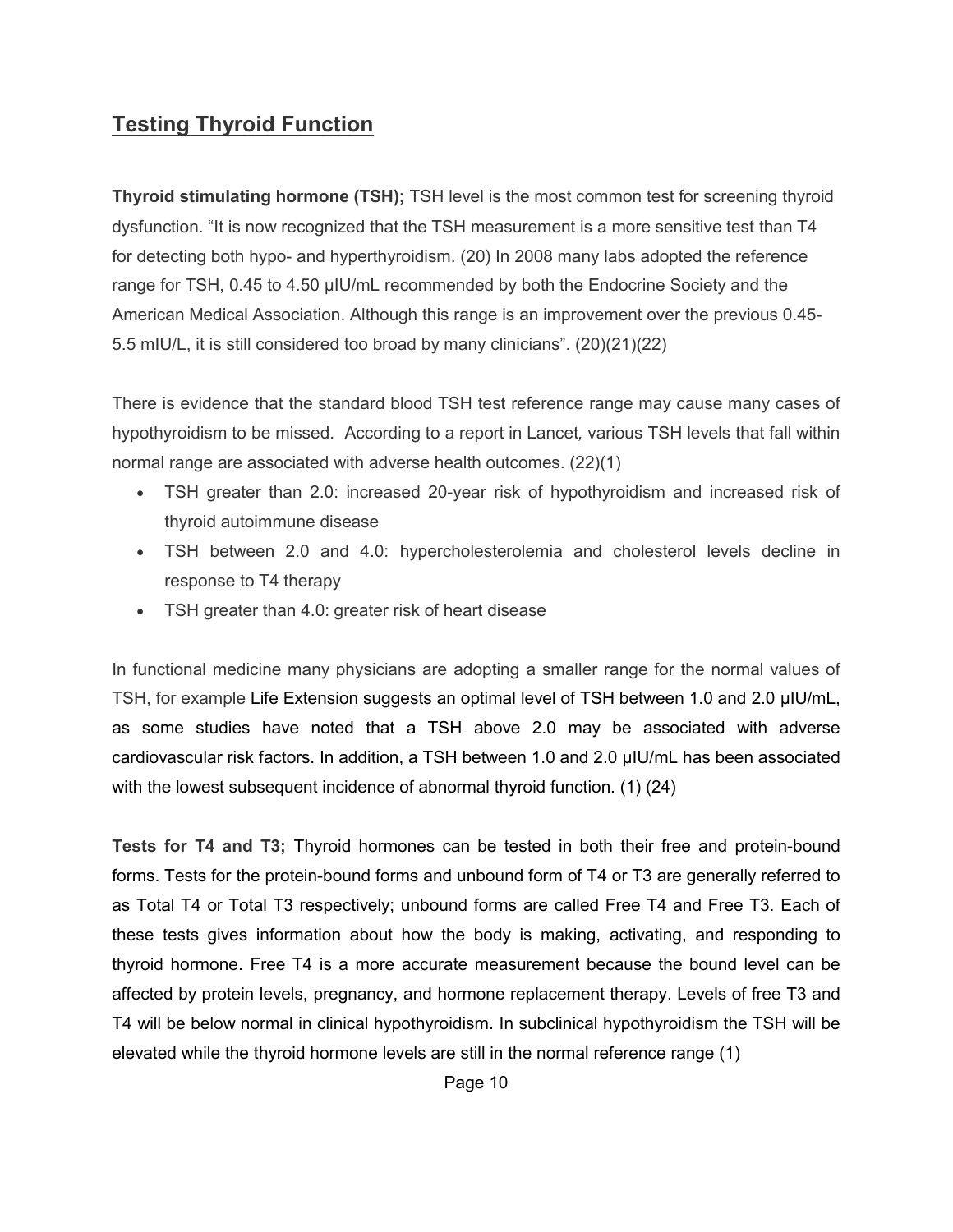The most common cause of low thyroid function is the autoimmune disease, Hashimoto's thyroiditis. A decreased level of total T4 may indicate a protein-depleted state if free T4 is normal. (25)

T3 is primarily used to diagnose hyperthyroidism. The conversion of T4 to T3 occurs in the liver and non-thyroid disorders can disrupt the production of T3. As a result, hypothyroidism is difficult to diagnose using T3. However, the conversion requires a selenium-dependent enzyme and its deficiency can cause hypothyroidism. The same limitations mentioned above for measuring total T4 exist with the measurement of total T3. As a result, free T3 provides a more accurate indicator of hyperthyroidism. (25)(26)

Reverse T3 (rT3) is an inactive form of T3 that can interfere with regular T3 activity by blocking the thyroid hormone receptors in cells. In some individuals although T4 and T3 levels may be normal, due to increased levels of rT3; the hormones are unable to penetrate the cells because cell receptors are blocked by rT3. This will result in classic symptoms of hypothyroidism despite adequate levels of thyroid hormone. (1)

Antithyroglobulin antibody, AgAb; The antithyroglobulin antibody test can be used *to* identify autoimmune thyroiditis such as Hashimoto's and other diseases involving the thyroid. This is usually conducted in conjunction with antithyroid peroxidase antibody test to increase the sensitivity of the test. (25) Thyroglobulin is a protein specific to the thyroid that is involved in thyroid hormone production, storage, and circulation. When there is a demand for TG production, it is released from the thyroid follicles.(25)Antibodies form against the TG when they are released into the bloodstream due to injury to the thyroid follicles from inflammation, quick growth, or a hemorrhage. Some diseases that may cause this include: Hashimotos thyroiditis, nontoxic goiters, Graves disease, Thyroid cancer, myxedema.(25)

Basal Body Temperature; An alternative method for assessing thyroid status is widely used in addition to accurate thyroid function blood tests and that is the basal body temperature test. The temperature is taken when the body is at complete rest, immediately after waking and before beginning any activity. The normal basal temperature is 97.6-98.2 ºF, and some alternative practitioners believe that a 5-day consecutive temperature reading below 97.6 ºF is indicative of hypothyroidism. (1)(28)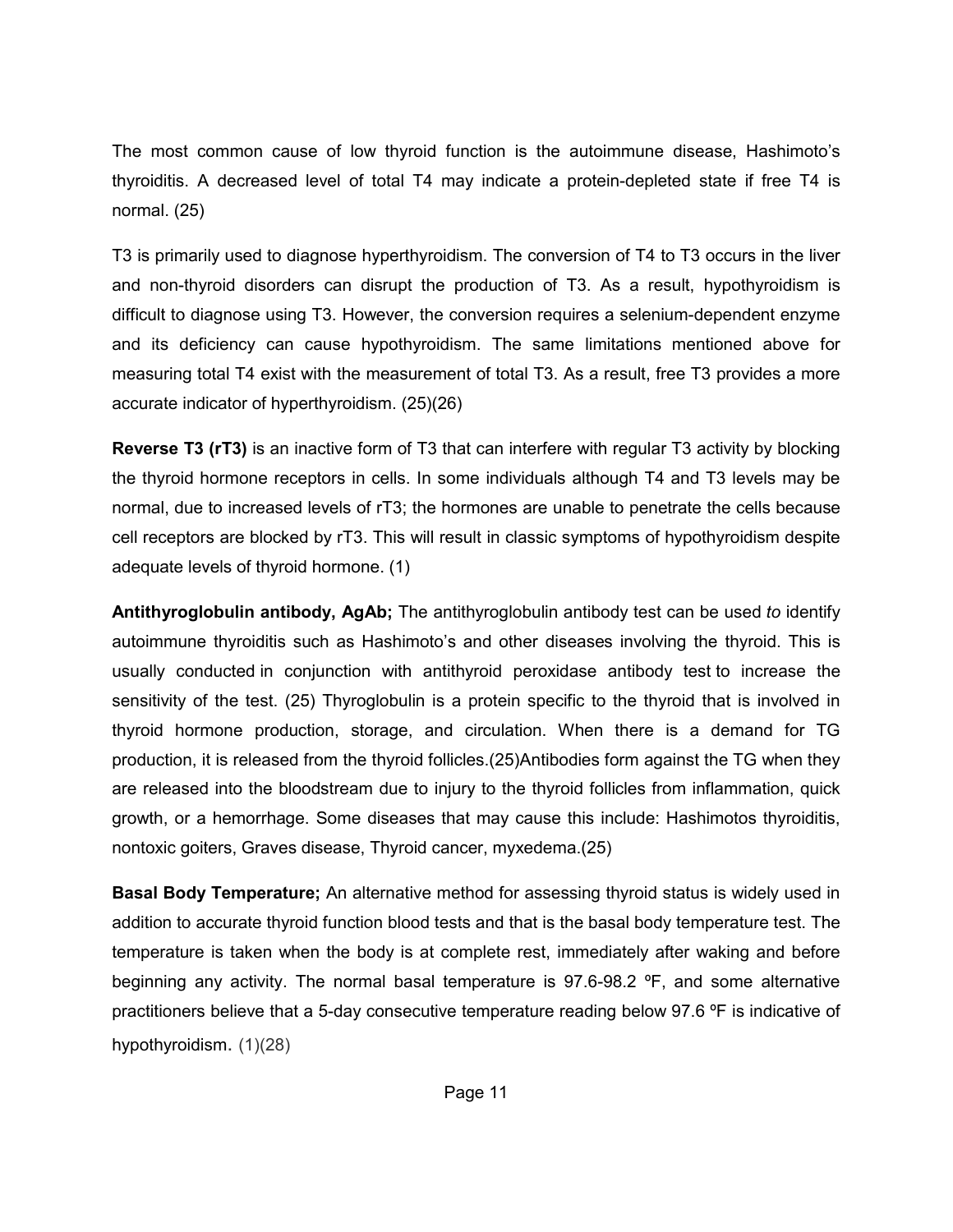Additional testing; "Sometimes biopsy or enzymatic studies are required to establish a definite diagnosis for thyroid dysfunction. Major abnormalities of the thyroid gland detected in physical exam can be further assessed by ultrasound or a procedure known as scintigraphy." (1) Additional tests may include Thyroid-stimulating immunoglobulins (TSI) and Antithyroid peroxidase antibody (ATPOAb). (25)

# Stress, Adrenal glands and Hypothyroidism

Adrenals; Medical literature and research suggest a strong relationship between the thyroid, the adrenal glands and the sex hormones. (27) If hypothyroidism is suspected, an evaluation of the adrenal glands as well as the sex hormones is suggested. Elevated cortisol levels decrease TRH as well as TSH and thereby decrease T3 and T4 and blocking conversion of T4 to T3. So in cases of suspected adrenal involvement cortisol can be measured by a salivary adrenal stress test.  $(1)(28)$ 

Stress is known to be a significant contributor to thyroid dysfunction. Whenever stress is experienced, adrenal glands produce cortisol. This is an evolutionary protective mechanism that originally developed as a response to physical threats. It creates the "fight or flight" response and once the physical threat is gone, cortisol levels go back to their normal levels."Long terms effects of stress and subsequent continuous high levels of cortisol cause what is called; "Thyroid Resistance". (31)

"Every cell in the body has receptors for both thyroid hormone and cortisol. Cortisol acts synergistically with thyroid hormone at the epigenetic level. Normal levels of cortisol (neither too much nor too little) need to be present bound to its receptors for optimal function of not only the thyroid gland itself but for every tissue in the body. Too much cortisol causes the tissues to no longer respond to the thyroid hormone signal. This is known as thyroid resistance, meaning that thyroid hormone levels can be normal, but tissues fail to respond as efficiently to the thyroid signal. It can cause TSH levels to be elevated while T4 and T3 are within the normal range." (31)

Excess cortisol can also inhibit deiodinase, the enzyme responsible for the conversion of T4 into T3 in the peripheral tissues, thereby leading to hypothyroidism. (31)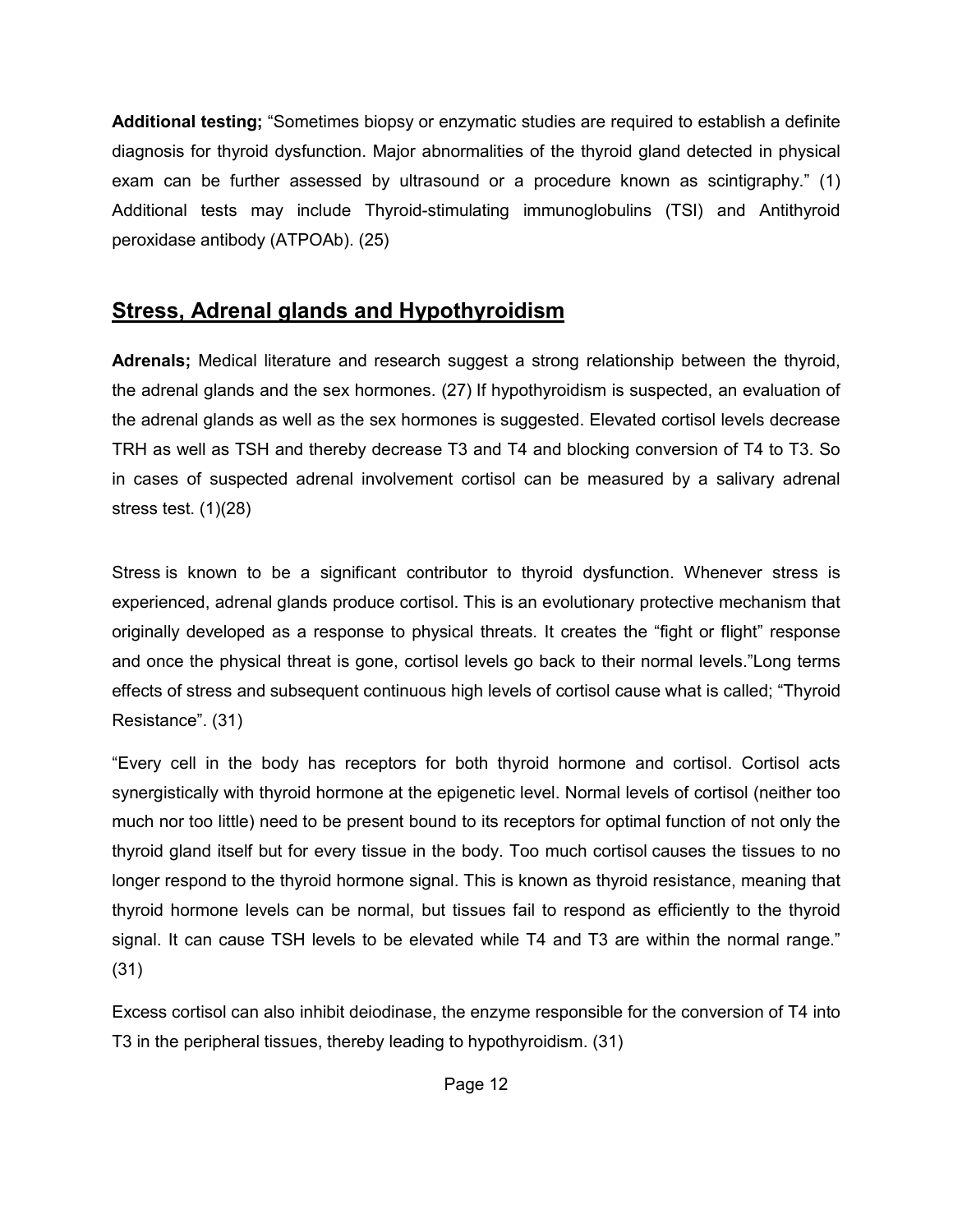"High levels of cortisol can also lead to an increased risk of Hashimotos thyroiditis by causing an abnormal ratio between T1 and T2 lymphocytes. A shift toward T1 may be associated with Hashimotos. (31) So when stress and cortisol is the cause of hypothyroid symptoms, TSH, T3 and T4 may be normal but the body will most likely be making rT3. In this case the individual is treated with T3 and this may relieve the symptoms. (28)

### Ayurvedic Interpretation of Thyroid Gland

Even though there are no direct references in Ayurvedic classical texts in terms of hyper or hypo production of the hormone by the thyroid gland (Avatu Granthi in Sanscrit), but there is a disease by the name Galaganda and Gandamaala, characterized by neck swelling that is known to be diseases of Thyroid gland. (33)(32) "The first description of neck swelling was mentioned in Atharva Veda by the name Apachi. Chraka mentioned the disease under 20 sleshma vikaras (34). Sushruta (renowned ancient Indian surgeon) in Shareera Sthana has mentioned that of the seven layers of the skin, the sixth layer Rohini is the seat of Galaganda (35). In Nidana Sthana he described Galaganda as two encapsulated small or big swellings in the anterior angle of the neck, which hang like scrotum (36), whereas Charaka mentioned Galaganda as a solitary swelling." (37)

The climatic conditions, water supply, dietary conditions, etc., are mentioned as the main etiological factors. Sushruta stated that Himvatprabhava rivers might give rise to the occurrence of Galaganda (38). "Bhela described that Sleepda and Galaganda are more common in prachya desa (eastern part of India) of the country, and that persons consuming predominantly fish are liable to develop Galgaganda. Harita Samhitakara described the role of dushtambu (contaminated water) and krimi dosha (infection) in the precipitation of Galaganda." (39). *"*Kashyapa Samhitakara added that any part of the country that is cold, damp, with densely grown long trees, water stagnation and heavy rains may be prone for the development of Galandana." (40)(32) Today in maintaining region of Himalaya and Himachala pradesh endemic Goiter is more common. It is due to the less iodine content in water. (43)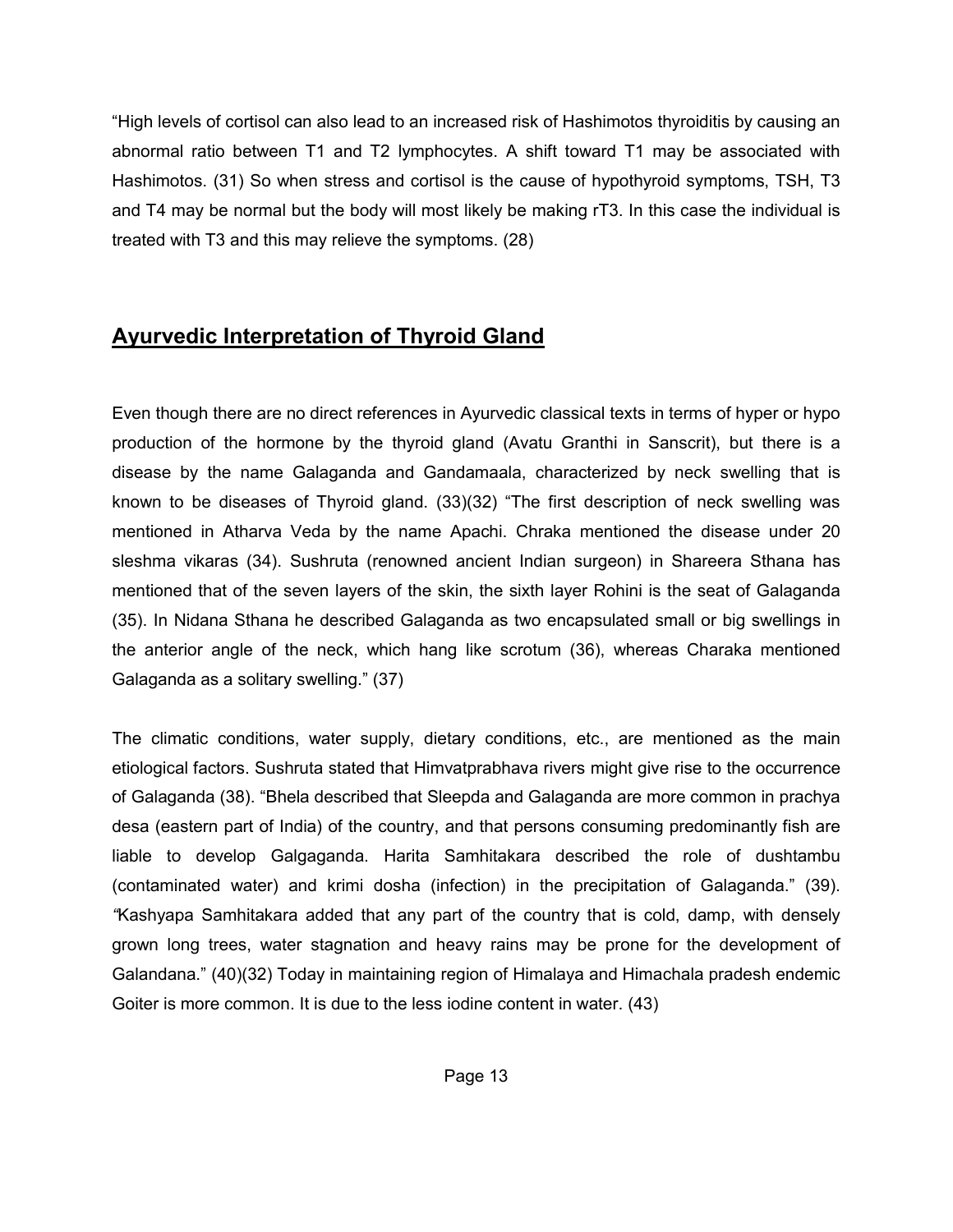From the description of Galgaganda it may seem reasonable to assume the condition refers to Goiter which is abnormal swelling in the thyroid gland with the most common etiology being Iodine deficiency. And based on the western interpretation of the Goiter, this is a condition in which the thyroid gland is over stimulated by over production of TSH in hypothyroidism. Conversely increased iodine intake as well can induce goiter formation, perhaps due to dietary habits and climatic conditions as mentioned above per the references to the classical Ayurvedic texts.

In Ayurveda Galganda is due to vitiation of the Kapha dosha mainly but also of vata and medas. (33). But it is mainly due to vitiation of the Kapha which then results in disturbances of medas dhatu which then forms the Galganda. (41)(42) "Rasadhatu plays a major role in pathogenesis as Rasaja Vikaras mentioned in Charak samhita are similar to the clinical features of hypothyroidism. Hormonal disturbances are the dysfunction of Agni. Rasadhatvagni-mandhyata leads to Rasa Vridhi and over production of Mala of Rasadhatu i.e. Mala Kapha Vridhi*.*  Dhatvagnimandhya is also the major features of the disease and all these features contribute with the modern concept of metabolism i.e., decreased Basal Metabolic Rate." (41)(43)

#### Ayurvedic Pathogenesis of Hypothyroidism

Whether caused by an autoimmune disorder and most commonly Hashimoto's or due to iodine deficiency, the condition usually begins as a vata-pitta imbalance followed by vata pushing kapha out of balance. Once clinical hypothyroidism is present kapha and its subdosha, Avalambaka are vitiated, accumulate in AnnavahaSrota and then relocate into the rasa dhatu of the thyroid glands RasavahaSrota being a hypervascular epithelia tissue. If left untreated, many dhatus can be affected. (33)

The original vata-pitta imbalance dries the tissues and drains the ojas and thus symptoms that are Kapha in nature will arise. On the more subtle levels, energetically, the flow of prana through the vishuddha chakra is diminished. (33)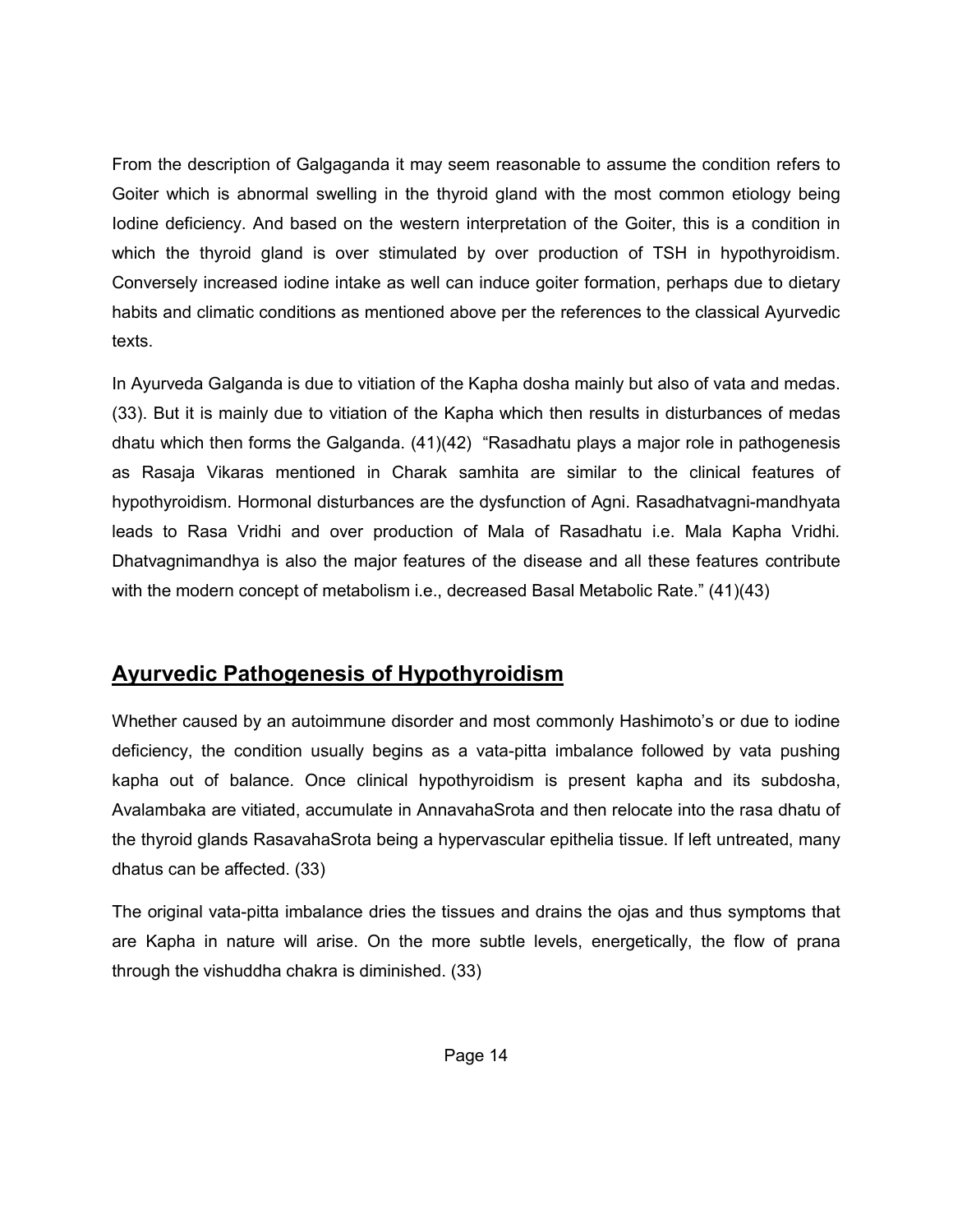# Ayurvedic and Alternative Treatment of Hypothyroidism:

- Eating goitrogenic foods such as rapeseed, cabbage, brussels sprouts, broccoli, cauliflower, kale, sweet potatoes, maize, lima beans, soya, pine and millet should be limited. Cooking is known to make the goitrogens elements less effective, but it would be wise not eat these foods raw. (33)
- Build ojas by resting and reducing sexual activity. If lethargic then chanting mantras and pranayama should be reduced or stops until energy is regained. (33)
- Reduce ama and increase Agni by utilizing a kitcheree mono diet combined with intake of dipanas and pachanas (33)
- A vata kapha pacifying diet by avoiding cold, dry and heavy foods increasing sour and pungent taste and reducing salty and astringent and avoiding sweet and bitter taste. (33)
- If overweight, use herbs; Lekhanas such as guggul & chitrak but use caution as pitta may be vitiated so use cooling Lekhanas and dipanas
- Manage constipation with herbal laxetives, dry sking with oil massage and sluggishness with nervine and circulatory stimulants and excessive menstrual bleeding with reproductive hemostats (33)
- Herbs; Bladderwrack, Kachanar, Kelp and Guggul, Maca, Ashwagandha, Coleus forskohlii and classical polyherbal Ayurvedic formula Kachnar guggulu. (33)(31)(44)(45)
- Iodine is recommended found in shellfish, seaweed, deep-water fish and certain vegetables, including: garlic, chard, spinach, and mustard and turnip greens, lima beans, sesame seeds.. The iodine content in food *does not* seem to aggravate a Hashimoto's thyroid in the same way as it does when administered in supplements, but it is still prudent not to consume these items in large quantities in case of hashimoto's.(30)(32)
- Selenium is recommended daily either through the diet or supplementation. (30)
- Yoga Sarvangasana (shoulder stand), Matsyasana (fish pose) and Halasna (plough pose), Surya Namaskara (Sun salutation), Pavanamuktasana (wind relieving pose) with emphasis on head and neck exercises, Supta Vajrasana (sleeping thunderbolt pose) and all backward bending asanas. (31)
- If ojas are good paranayama can include Nadi Shuddhanam, Jalandhar bhanda and Ujjayi Pranayaam (31)
- Desiccated Thyroid; Armour thyroid, Nature-throid, and Westhroid are prescription medications that contain desiccated porcine thyroid gland. (1)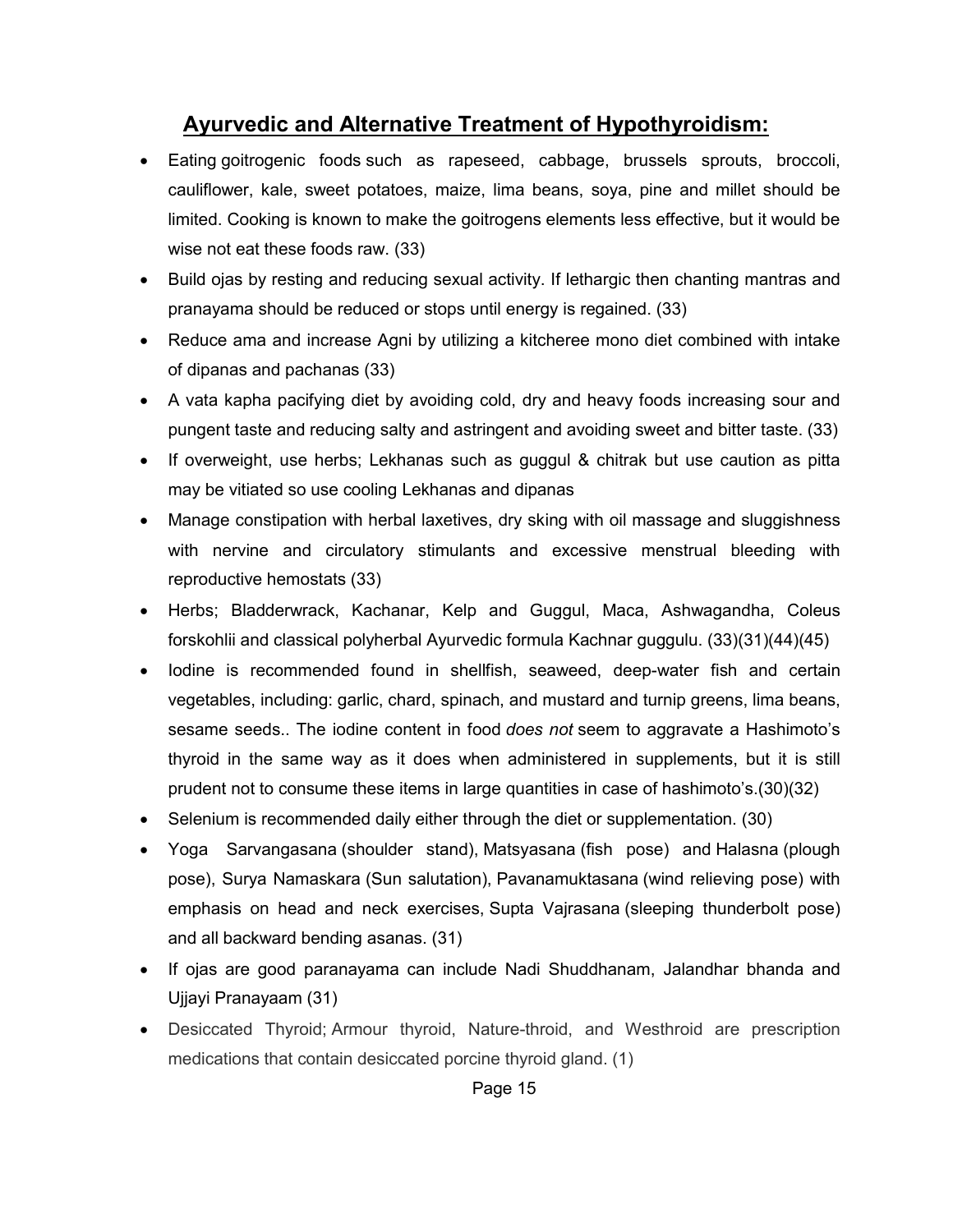Natural thyroid extracts have been used since 1892 and were approved by the Food and Drug Administration in 1939. Armour thyroid and most other natural glandular preparations are made to standards approved by the United States Pharmacopoeia.

Other supplements; zinc, copper, L-tyrosine, Curcumin (1)

# Abstract:

"Thyroid problems are among the most common endocrine disorders presently seen worldwide. Hypothyroidism results when the thyroid gland fails to produce enough of the thyroid hormone, due to structural or functional impairment that significantly impairs its output of hormones, this leads to the hypo metabolic state of hypothyroidism. It is estimated to affect between 3.8-4.6% of the general population. The prevalence of primary hypothyroidism is 1:100, but increases to 5:100. The female-male ratio is approximately 6:1. There is no direct reference of thyroid in *Ayurvedic* classics, but *Galganda* and *Gandmala* have been frequently used in these classics. According to *Charaka* presentation of multiple *Granthi* around the neck is called *Gandmala* and single swelling on the *Parshava* of the neck *is Galganda*. So *Galganda* and *Gandmala* can be co-related with hypothyroidism. The incidence of hypothyroidism is increasing day by day, and there is increasing demand to treat the disease through the *Ayurvedic* system of medicine, as it is completely natural and safe. The root cause of hypothyroidism is disequilibrium of *tridosha*. In this article effort is made to review some *Ayurvedic* herbs for correction of imbalance in *tridosha*  and flawed function of the thyroid gland. Keywords: Hypothyroidism, *Galganda*, *Gandamala*, *Ayurvedic* herbs." (32)

"According to the American Association of Clinical Endocrinologists (AACE), doctors have typically been basing their diagnoses on the "normal" range for the TSH test. The typical normal levels (at most laboratories) have fallen in the 0.5 to 5.0 range. The new guidelines (2003) narrow the range for acceptable thyroid function and the AACE is now encouraging doctors to consider thyroid treatment for patients who test the target TSH level of 0.3 to 3.04, a far narrower range. AACE believes the new range will result in proper diagnosis for millions of Americans who suffer from a mild thyroid disorder but have gone untreated until now.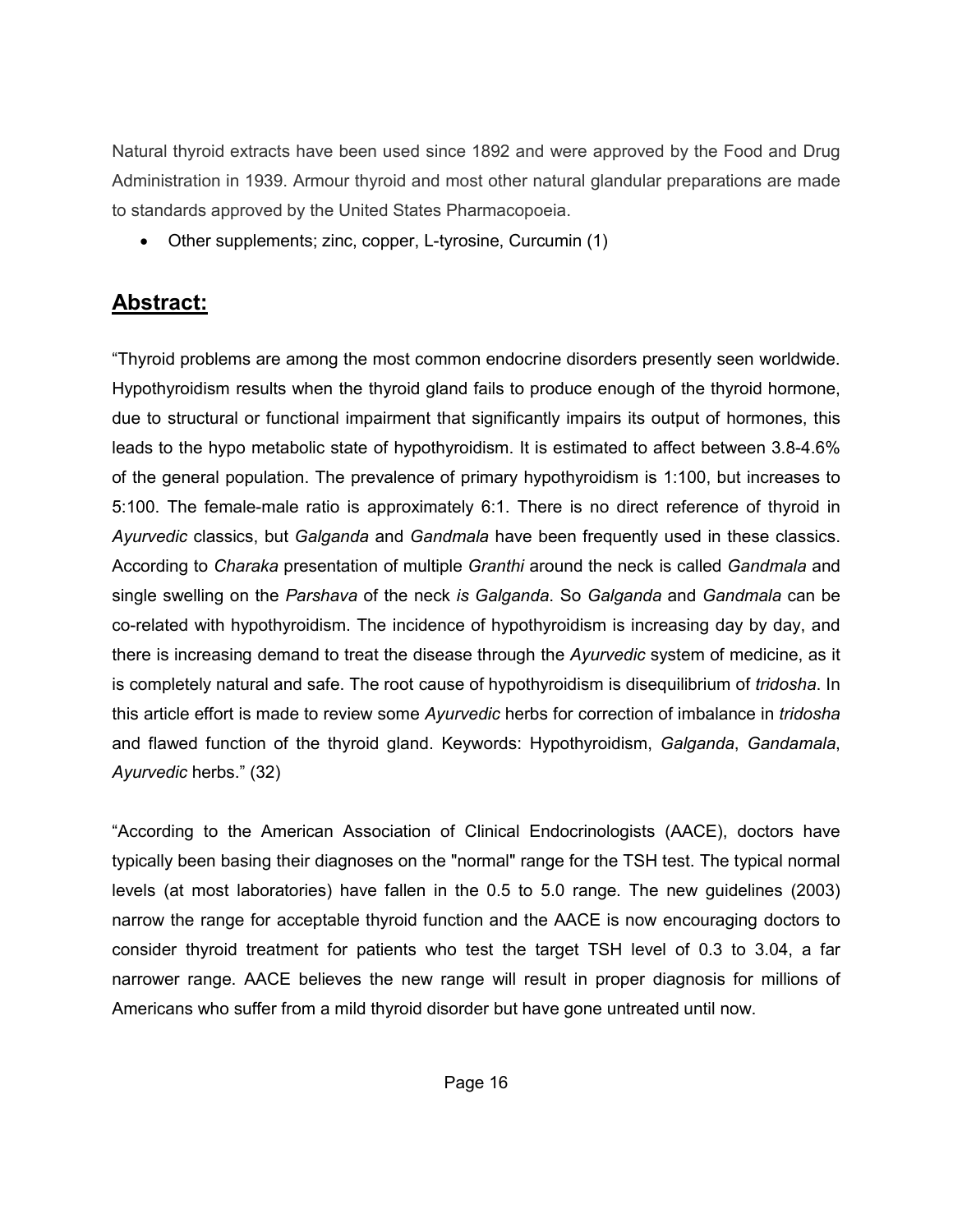At a press conference, Hossein Gharib, MD, FACE, and president of AACE, said: "This means that there are more people with minor thyroid abnormalities than previously perceived. AACE estimates that the new guidelines actually double the number of people who have abnormal thyroid function, bringing the total to as many as 27 million, up from 13 million thought to have the condition under the old guidelines. "(29)

*"Ayurveda* from its existence into the modern world is facing a major challenge. Endocrine disorders are difficult to understand in *Ayurveda*. Though certain disorders like Diabetes mellitus are well described in various *Ayurvedic* texts but as far as diseases of thyroid gland are concerned they are not well understood. In *Ayurveda* , we correlates the disorders caused by thyroid gland as *Galganda, Gandmaala* etc but the concept of hormone overproduction or under secretion is somewhere missing. Hence , here is an attempt to get the understanding of disease Hypothyroidism with *Galganda* through various *Ayurvedic* principles so as to set its treatment goals. Keywords: Endocrine Disorders, *Galganda , Gandmaala* , Hypothyroidism ,Thyroid gland". (41)

"An extract of the plant Coleus forskohlii has been used for centuries in Ayurvedic medicine to treat various diseases such as hypothyroidism, heart disease, and respiratory disorders. Additionally, complex herbal mixtures containing this extract are gaining popularity in United States for their putative "fat-burning" properties. The active ingredient in C. forskohlii extract is the diterpene compound forskolin. Forskolin is a widely used biochemical tool that activates adenyl cyclase, thereby increasing intracellular concentration of cAMP and thus activating the protein kinase A (PKA) signal transduction pathway. We show herein that both forskolin and its nonadenyl cyclase-activating analog 1,9 dideoxyforskolin induce CYP3A gene expression in primary hepatocytes by functioning as agonists of the pregnane X receptor (PXR). We show that activation of PKA signaling potentiates PXR-mediated induction of CYP3A gene expression in cultured hepatocytes and increases the strength of PXR-coactivator protein-protein interaction in cell-based assays. Kinase assays show that PXR can serve as a substrate for catalytically active PKA in vitro. Our data provide important insights into the molecular mechanism of both the PKA-dependent and -independent effects of forskolin on the expression of drug-metabolizing enzymes in liver. Finally, our data suggest that herbal therapy with C. forskohlii extract should be approached cautiously due to the potential for herb-drug interactions in patients on combination therapy." (44)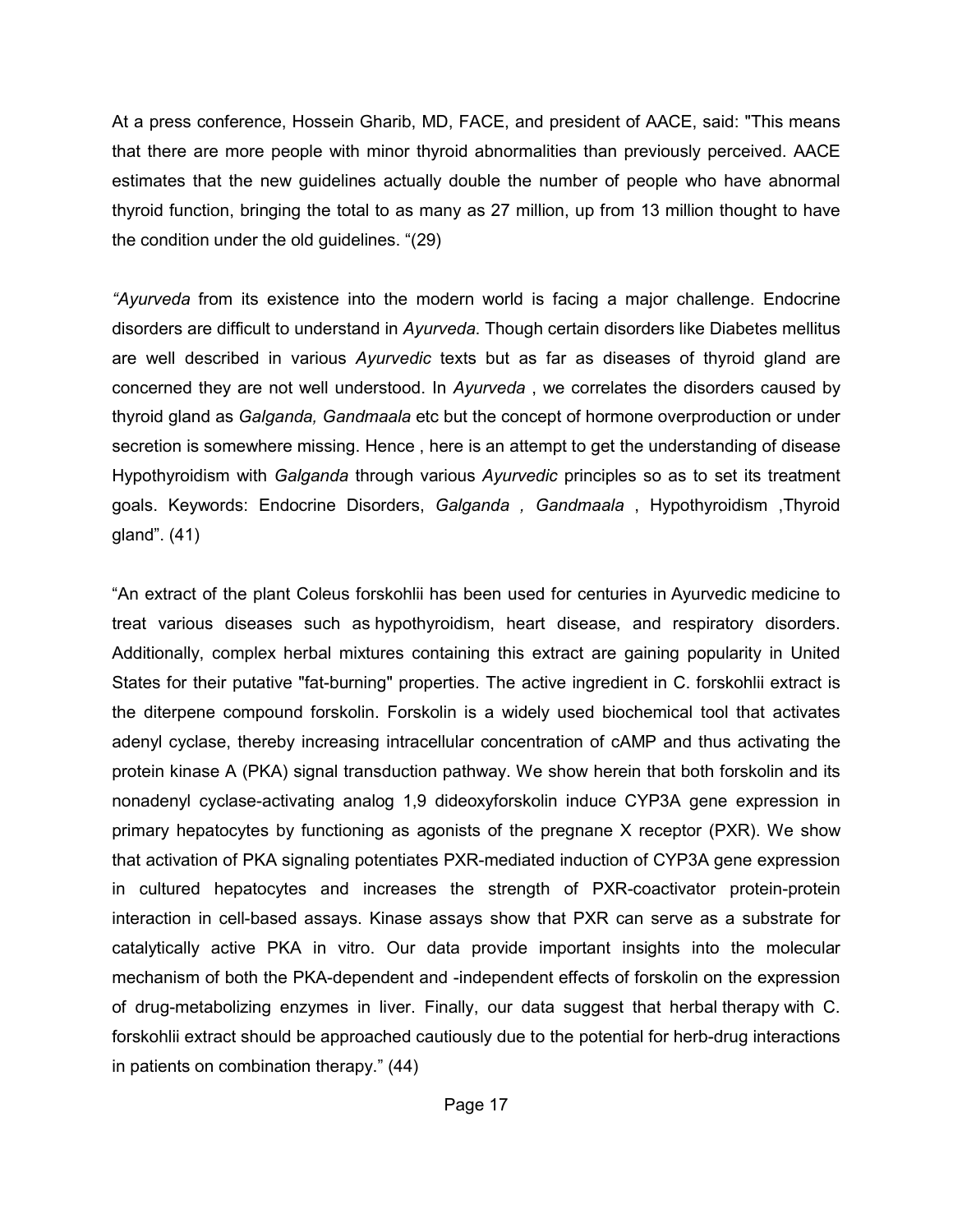*"Ayurveda* is one of the traditional medicinal systems of Indian. The philosophy behind *Ayurveda* is preventing unnecessary suffering and living a long healthy life. *Ayurveda* involves the use of natural elements to eliminate the root cause of the disease by restoring balance, at the same time create a healthy life-style to prevent the recurrence of imbalance. Herbal medicines have existed world-wide with long recorded history and they were used in ancient Chinese, Greek, Egyptian and Indian medicine for various therapies purposes. World Health Organization estimated that 80% of the word's inhabitants still rely mainly on traditional medicines for their health care. The subcontinent of India is well-known to be one of the major biodiversity centers with about 45,000 plant species. In India, about 15,000 medicinal plants have been recorded, in which the communities used 7,000-7,500 plants for curing different diseases. In *Ayurveda*, single or multiple herbs (polyherbal) are used for the treatment. The *Ayurvedic*literature *Sarangdhar Samhita*' highlighted the concept of polyherbalism to achieve greater therapeutic efficacy. The active phytochemical constituents of individual plants are insufficient to achieve the desirable therapeutic effects. When combining the multiple herbs in a particular ratio, it will give a better therapeutic effect and reduce the toxicity. This review mainly focuses on important of the polyherbalism and its clinical significance. Keywords: *Ayurveda*, *panchamahabhutas*, polyherbal formulation" (45)

#### Endnotes:

1- Life Extension Magazine Article Staff / Thyroid Regulation http://www.lifeextension.com/protocols/metabolic-health/thyroid-regulation/page-01?p=1

2- Hypothyroidism Author: Philip R Orlander, MD; Chief Editor: George T Griffing, MD http://emedicine.medscape.com/article/122393-overview

3- Merck Manual / Over view of the Thyroid Gland / By Jerome M. Hershman, MD http://www.merckmanuals.com/professional/endocrine-and-metabolic-disorders/thyroiddisorders/overview-of-thyroid-function

4- Guyton Human physiology and Mechanism of Disease Fourth Edition. XIII, Endocrinology and Reproduction / The Thyroid Metabolic Hormones page 579-580

5- Segerson TP, Kauer J, Wolfe HC, et al. Thyroid hormone regulates TRH biosynthesis in the paraventricular nucleus of the rat hypothalamus. Science. 1987 Oct 2;238(4823):78-80. 6- Guyton Human physiology and Mechanism of Disease Fourth Edition. XIII, Endocrinology and Reproduction / The Thyroid Metabolic Hormones page 576-578

7- Kelly GS. Peripheral metabolism of thyroid hormones: a review. Altern Med Rev. 2000 Aug;5(4):306-33.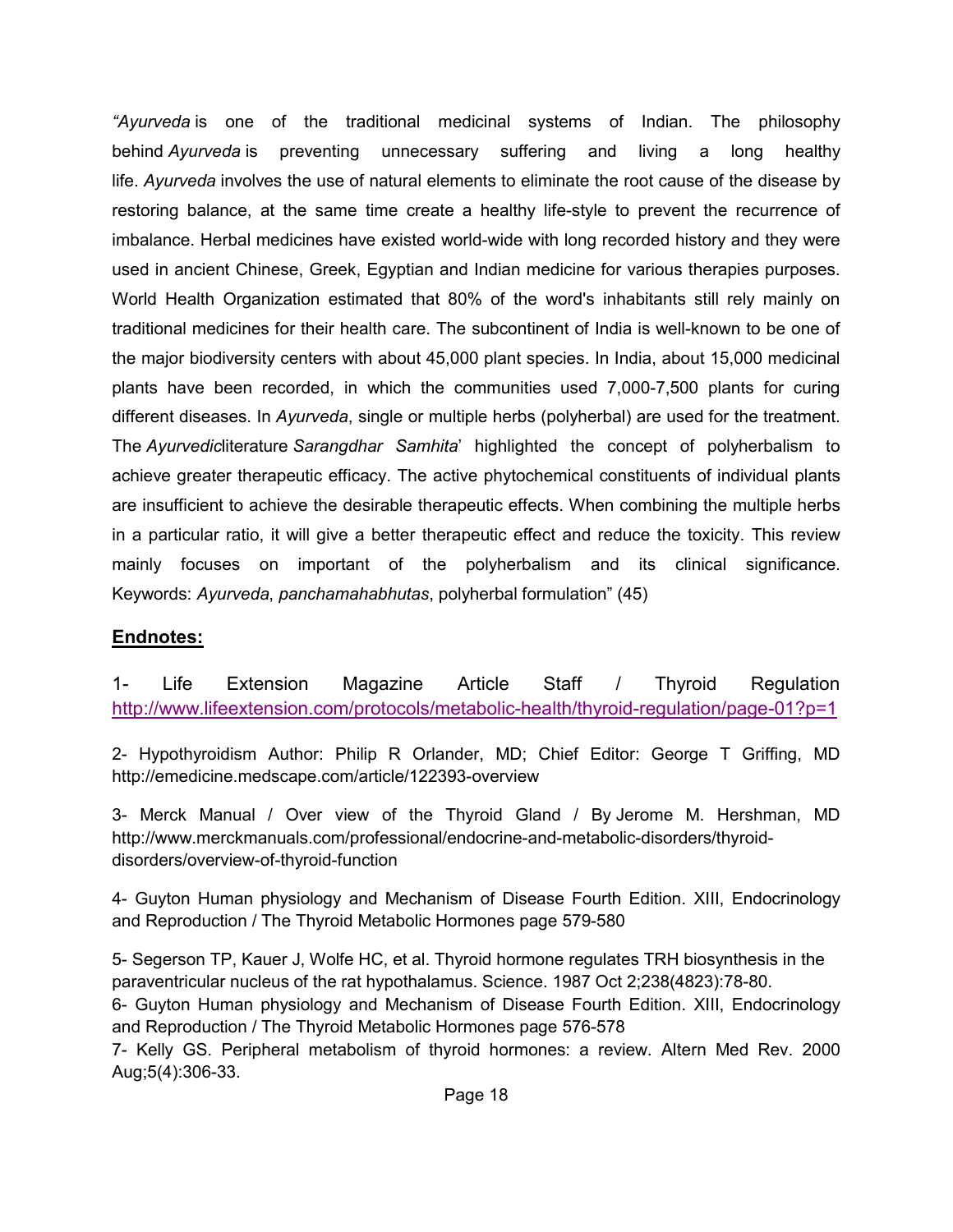8- Endocrinology: An Integrated Approach Nussey S, Whitehead S.Oxford: BIOS Scientific Publishers; 2001. Chapter 3 Thyroid Gland http://www.ncbi.nlm.nih.gov/books/NBK28/

9- Köhrle J. Thyroid hormone deiodinases--a selenoenzyme family acting as gate keepers to thyroid hormone action. Acta Med Austriaca. 1996;23(1-2):17-30

10- de Benoist B, McLean E, Andersson M, Rogers L. Iodine deficiency in 2007: global progress since 2003. Food Nutr Bull. 2008;29(3):195-202 11- The Merck Manual Fifth Edition Volume I, page 1034-1034

12- Angermayr L, Clar C. Iodine supplementation for preventing iodine deficiency disorders in children. Cochrane Database Syst Rev. 2004;(2):CD003819.

13- The NationalWomen's Health Information Center. http://www.womenshealth.gov/faq/thyroiddisease.cfm. Accessed March 17, 2011

14- Garduño-Garcia Jde J, Alvirde-Garcia U, López-Carrasco G, et al. TSH and free thyroxine concentrations are associated with differing metabolic markers in euthyroid subjects. Eur J Endocrinol. 2010 Aug;163(2):273-8.

15- Dayan CM, Saravanan P, Bayly G. Whose normal thyroid function is better—yours or mine? Lancet. 2002 Aug 3;360(9330):353.

16- Garduno-Garcia Jde J et al. TSH and free thyroxine concentrations are associated with differing metabolic markers in euthyroid subjects. Eur J Endocrinol. 2010 Aug;163(2):273-8.

17- Wilson GR, Curry RW Jr. Subclinical thyroid disease. Am Fam Physician. 2005 Oct 15;72(8):1517-24.

18- Hypothyroidism. The American Thyroid Association. http://www.thyroid.org/patients/brochures/Hypo\_brochure.pdf Accessed March 18, 2011.

19- Ladenson PW, Singer PA, Ain KB, et al. American Thyroid Association guidelines for detection of thyroid dysfunction. *Arch Intern Med*. 2000 Jun 12. 160(11):1573-5. [Medline].

20- Fatourechi V. Subclinical hypothyroidism: an update for primary care physicians. Mayo Clin Proc. 2009;84(1):65-71.

21- Guan H, Shan Z, Teng X, et al. Influence of iodine on the reference interval of TSH and the optimal interval of TSH: results of a follow-up study in areas with different iodine intakes. Clin Endocrinol (Oxf). 2008 Jul;69(1):136-41..

22- American Association of Clinical Endocrinologists. Subclinical thyroid disease. http://www.aace.com/pub/positionstatements/subclinical.php. Accessed March 17, 2011.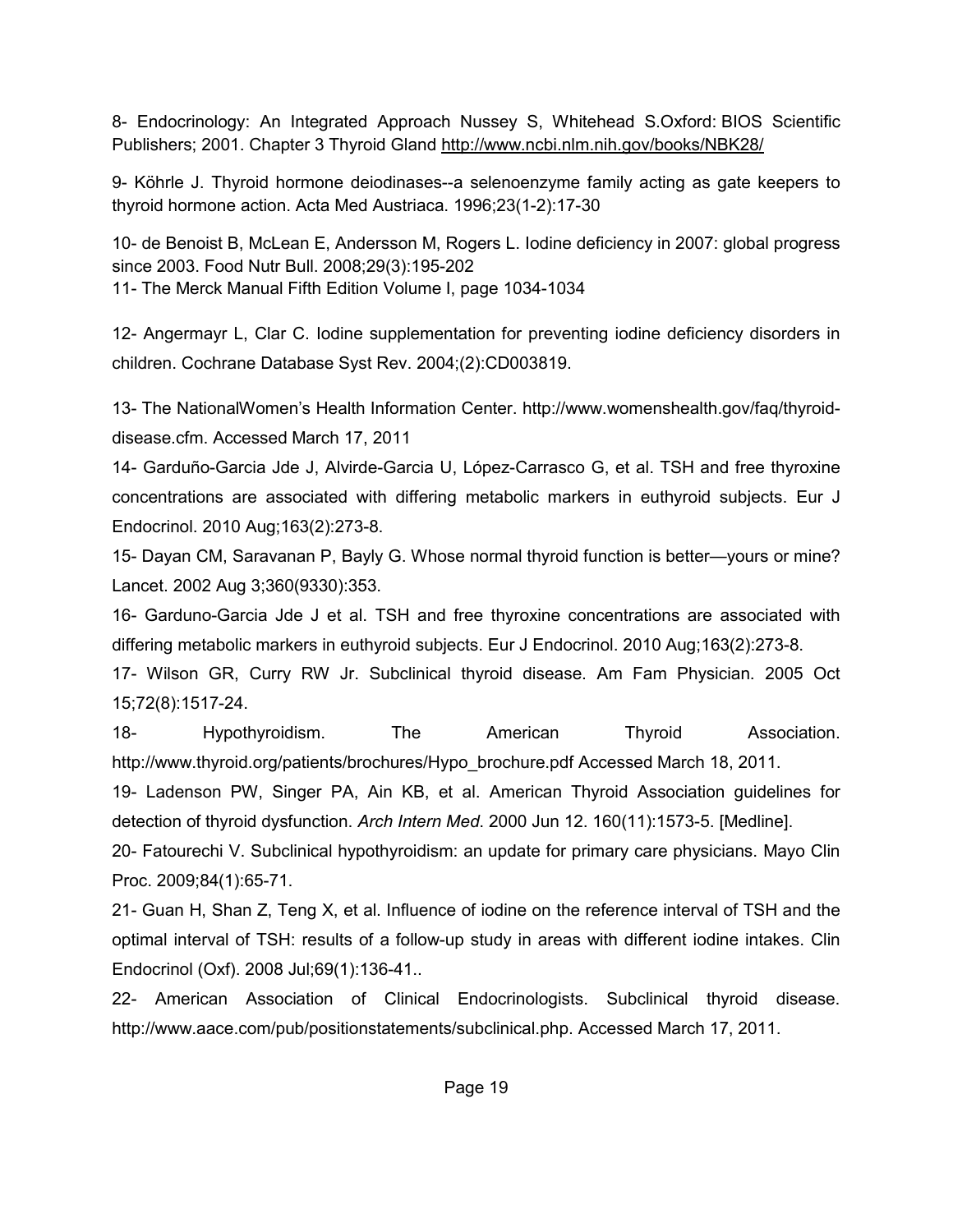23- Dayan CM, Saravanan P, Bayly G. Whose normal thyroid function is better—yours or mine? Lancet. 2002 Aug 3;360(9330):353.

24- Teng W, Shan Z, Teng X, Guan H, Li Y, Teng D, et al. Effect of iodine intake on thyroid diseases in China. N Engl J Med. 2006 Jun 29;354(26):2783-93.

25- ) Pagana, K.D. & Pagana, T.J. (2014) Mosby's Manual of Diagnostic and Laboratory Tests, (5th ed.) (pp. 497-499, 506-508). St. Louis, MO: Elsevier.

26- Crowley, L. V. (2013) An Introduction to Human Disease, (9th ed.) (pp. 668-685). Burlington, MA: Jones and Bartlett Learning.

27- Tohei A. et al J Reprod Dev. Studies on the functional relationship between thyroid, adrenal and gonadal hormones. 2004 Feb;50(1):9-20.

28- Dr. Harry Eidenier, Jr., Ph.D. www.royalrife.com/hypothyroid.html

29- Dr. Murphy's health news Summer 2004 issue Volume 2 issue 4 / Thyroid Disorder / New criteria for diagnosis increases hypothyroid population by 100% www.drrodger.com

30- Effects of selenium and iodine deficiency on iodothyronine deiodinases in brain, thyroid and peripheral tissue./ Meinhold  $H^1$ , Campos-Barros A, Behne D. https://www.ncbi.nlm.nih.gov/pubmed/1519461

31- The Gerson's Institue of Ayurvedic Medicine http://ayurveda.md/index.php?option=com\_content&view=article&id=133&Itemid=1

32- REVIEW OF AYURVEDIC DRUGS ACTING ON HYPOTHYROIDISM Tarun Sharma1, Malvika2, Monu Gupta3, Sumit Nathani4 1,2P.G. Scholar, Dept. of P.G. Studies in Dravya Guna, 3P.G. Scholar, Dept. of P.G. Studies in Kaya Chikitsa, 4Lect. Dept. of P.G. Studies in Dravya

33- Clinical Ayurvedic Medicine by Marc Halpern, D.C., C.A.S., Chapter 7 page 3, The Endocrine System; The Thyroid Gland

34. Agnivesha, Charaka, Dridhabala, Charaka Samhita, Sutra-sthana, Maharoga Adhyaya, 20/17, edited by Dr. Brahmanand tripathi, Chaukhamba surbharati prakashana Varanasi, reprint 2008, pg. 395.

35. Sushruta, Sushruta Samhita, Shareerasthana, Garbhavyakarana sharira Adhyaya, 4/4, edited by kaviraaj Ambikadutta shastri, Chaukhamba Sanskrit sansthan Varanasi, reprint 2010, pg. 37

36. Sushruta, Sushruta Samhita, Nidanasthana, Granthi-apachi-arbudagalaganda Adhyaya, 11/31, edited by kaviraaj Ambikadutta shastri, Chau khamba Sanskrit sansthan Varanasi, reprint 2010, pg. 356.

37. Agnivesha, Charaka, Dridhabala, Charaka Samhita, Chikitsa-sthana, Shavyathu chikitsa Adhyaya, 12/79, edited by. Pt. Kashinatha Shastri and Dr. Gorakhanath Chaturvedi , Chaukhamba bharati academyVaranasi, reprint 2009, pg. 372